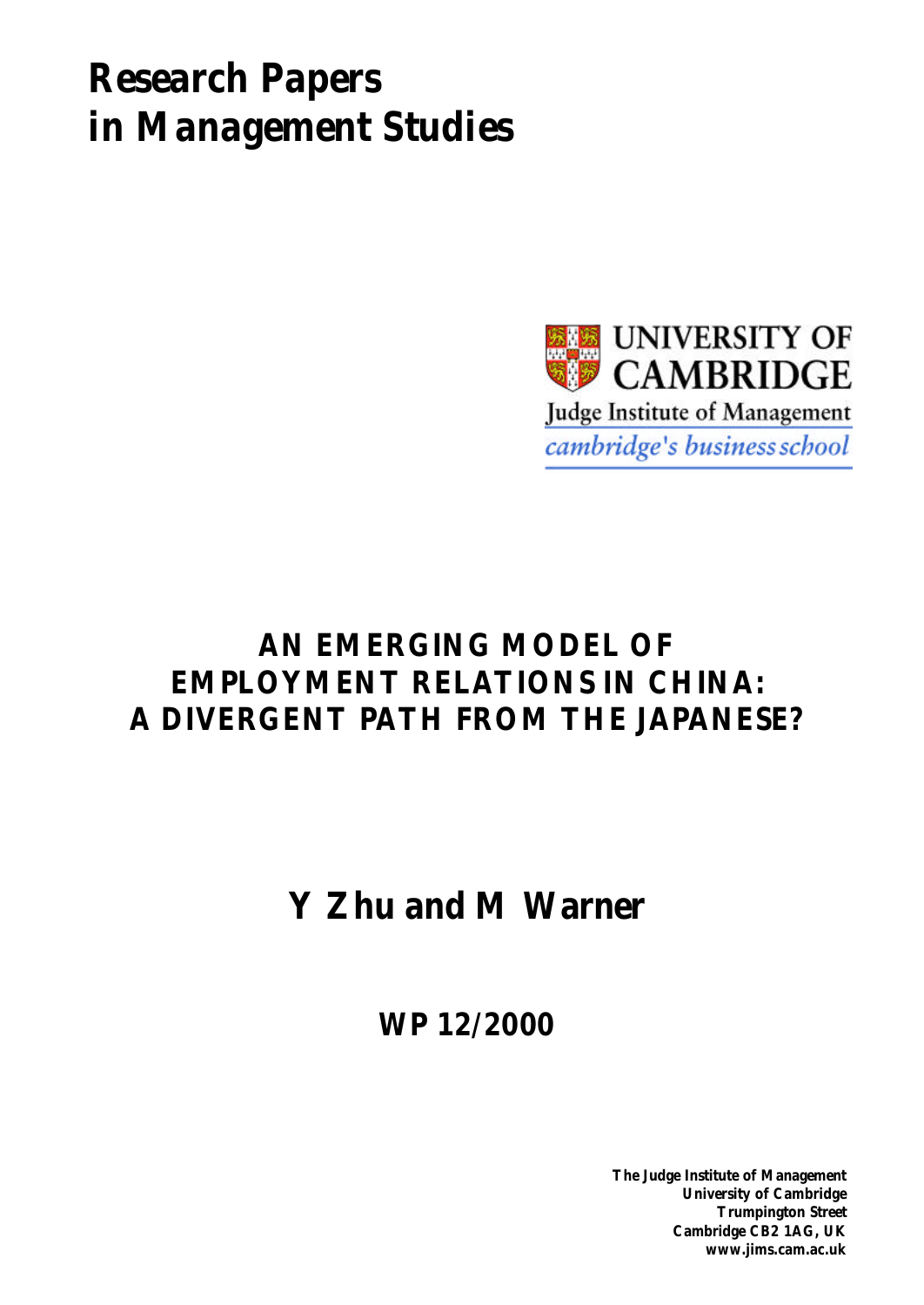These papers are produced by the Judge Institute of Management, University of Cambridge.

The papers are circulated for discussion purposes only. Their contents should be considered preliminary and are not to be quoted without the authors' permission.

### **AN EMERGING MODEL OF EMPLOYMENT RELATIONS IN CHINA: A DIVERGENT PATH FROM THE JAPANESE?**

## **Y Zhu and M Warner**

### **WP 12/2000**

Dr Malcolm Warner **Dr Ying Zhu** Tel: +44 (0) 1223 339700 PO Box 14428<br>Fax: +44 (0) 1223 339701 8001 Melbourne City Email: m.warner@jims.cam.ac.uk Australia

Judge Institute of Management Dept of Asian and International Studies University of Cambridge Victoria University of Technology 8001 Melbourne City MC

Please address enquiries about the series to:

Research Support Manager Judge Institute of Management Trumpington Street Cambridge CB2 1AG, UK Tel: 01223 339700 Fax: 01223 339701 E-mail: research-support@jims.cam.ac.uk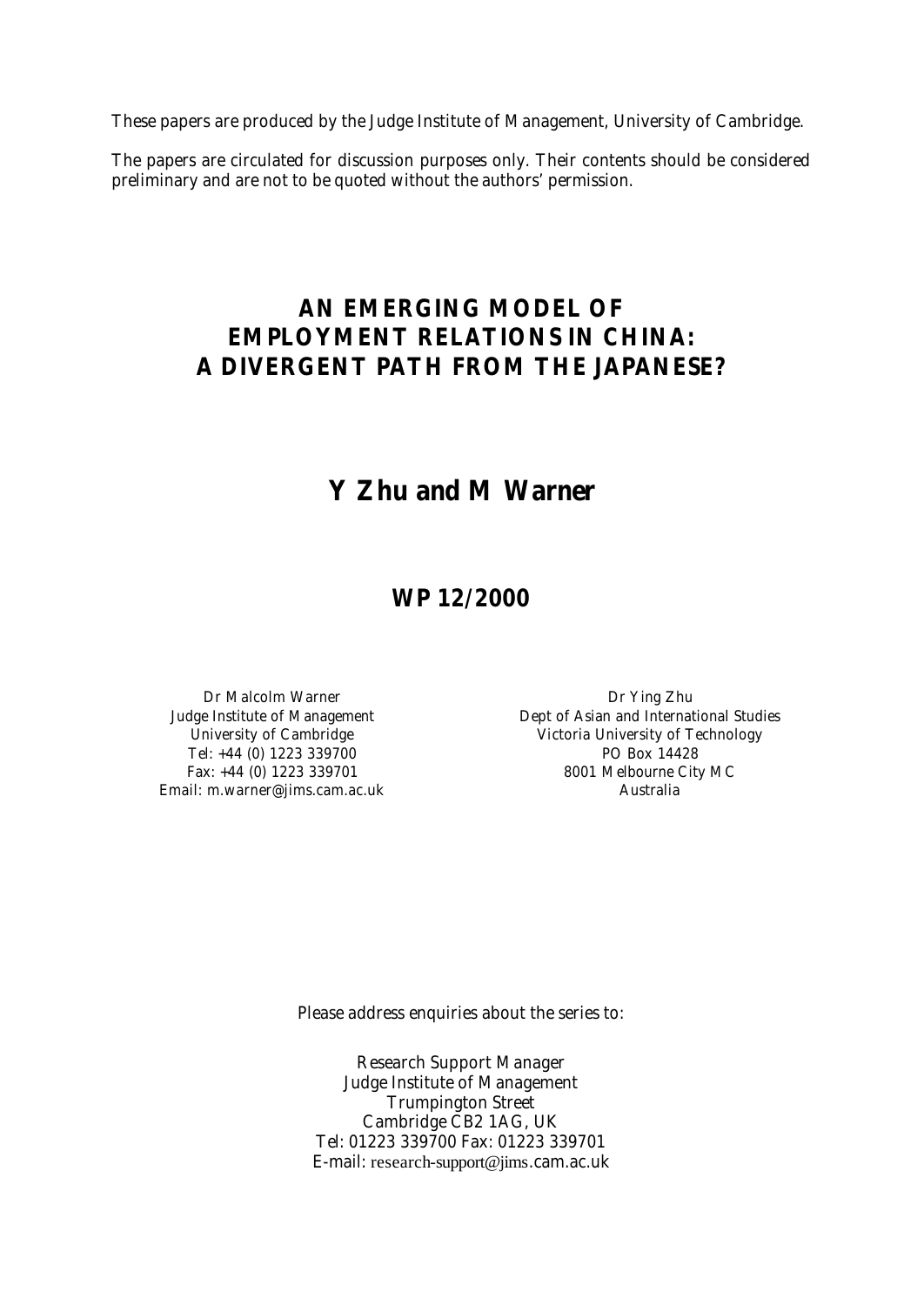## **An Emerging Model of Employment Relations in China: A divergent path from the Japanese?**

**Ying Zhu and Malcolm Warner**

#### **Biographical Details**

*Ying Zhu* is Senior Lecturer in the Department of Asian and International Studies, Victoria University of Technology, PO Box 14428, Melbourne City MC, Victoria 8001, Australia

*Malcolm Warner* is Professor and Fellow of Wolfson College, Cambridge and Senior Research Associate at the Judge Institute of Management, University of Cambridge.

#### **ABSTRACT**

This article sets out an emerging model of employment relations (including industrial relations and human resource management) in the People's Republic of China, particularly in terms of the formation of a distinctly 'Chinese' version. It follows the historical logic of its evolution to evaluate the transformation from a traditional industrial relations system to a contemporary employment relations one. In this overview, the article attempts to see how far such changes in China in varying degrees were influenced by the both Western and Japanese IR and HRM influences, particularly comparing and contrasting its own adaptations of these with those of its close neighbour. It concludes that while many of these notions and practices took root in China, fundamentally different cultural, economic, historical, political and societal factors have determined the outcome of a culturally distinctive employment relations system, as ever, 'with Chinese characteristics'.

#### *Key words:*

Chinese characteristics; Corporatism; Employment relations; Human resource management; Industrial relations; Japanese management; Labour-force; Labour law; Trade unions; Tripartism.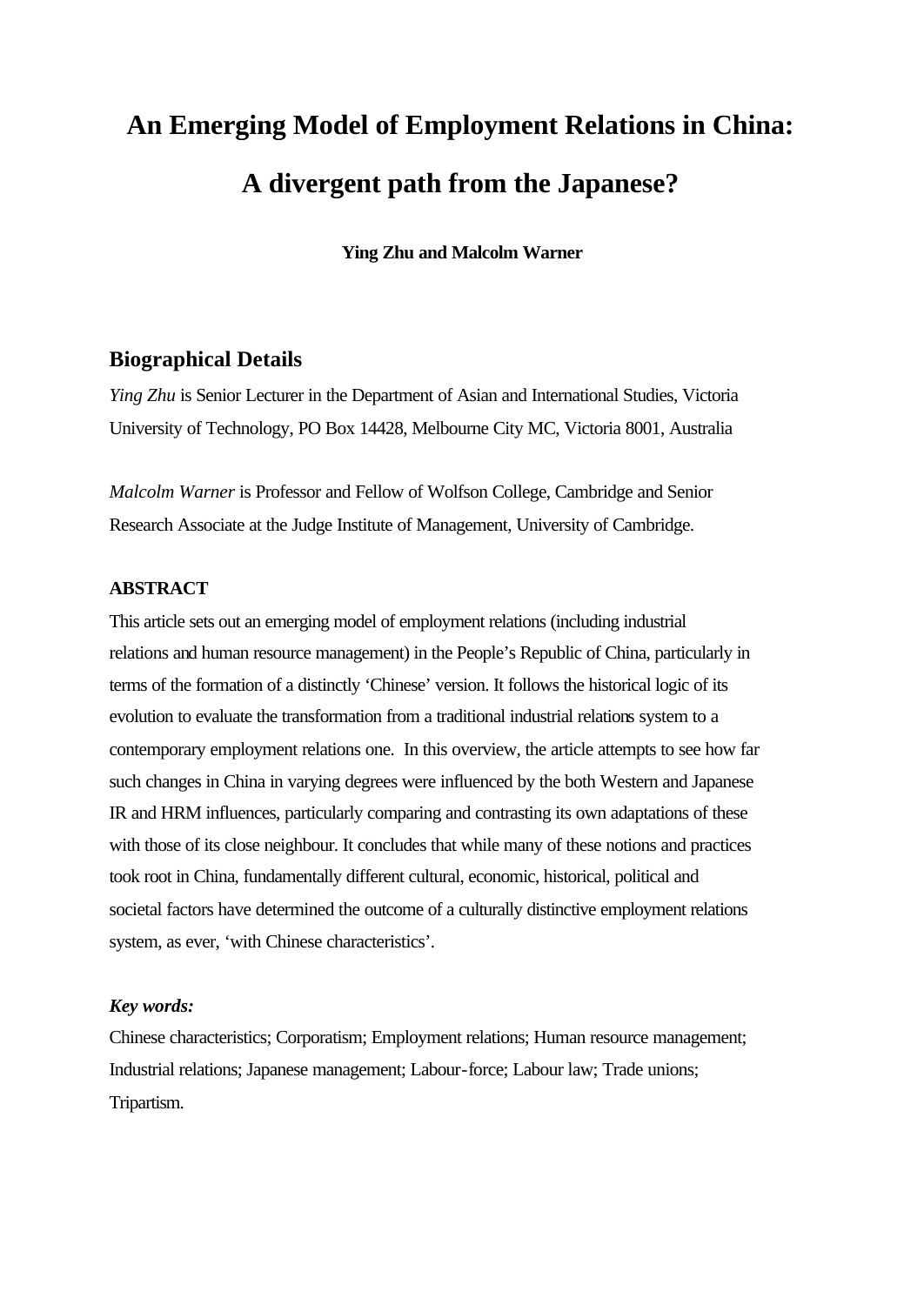#### **Theoretical Background**

In her book, *Translingual Practice,* Liu (1995) explores how broadly speaking many Western concepts were introduced into China, often by transliterating terms or borrowing neologisms. Even a notion as basic as 'national character' (*guomin xing*), for example, changed its meaning in different hands and over time. Neologisms too appear to have played a very important role in modern Chinese development (Harris, 1997: 121-138). They clearly had a highly significant linguistic- and political - role this century, as 'the Chinese language has struggled to adapt to unprecedented outside influences' (Harris, 1997: 131). Many new terms were used 'in different ways, in different contexts, but sometimes inconsistently' (Harris, 1997: 132). Such understandings, as well as misunderstandings, attempted to come to terms with what was called 'modernism', and therefore constitutes a potentially fascinating field of research and speculation; we find a useful specific exemplification of the broader factors described and analysed by Liu (1995) in the industrially focussed application we now discuss below.

The theoretical background to the present specific discussion on employment relations, which we now set out below, relates to the wider discussion of how foreign notions and practices have been historically introduced into China this century. The 'sinification' of foreign concepts has indeed been recurrent in modern Chinese practice, described by Schram (1971: 112) as a 'complex and ambiguous idea', then speaking specifically in terms of, for instance, the introduction of Marxism-Leninism and its specific ideas to revolutionary China. Mao Zedong wrote in 1940 that 'the universal characteristics acquire a definite national form' (Dirlik, 1997: 599). Such an emphasis on the specifically Chinese character of whatever is adopted in terms of economic and related reforms is recurrent and has been repeated again recent years has also attracted our attention and forms the basis of the discussion presented here. We present it as the main prop in our 'culturalist' and societal interpretation of how the Western and Japanese employment-related notions influenced China.

Our theoretical approach is basically premised on 'soft technology transfer' (management and organisational know-how, that is, managerial theory and practice) from abroad that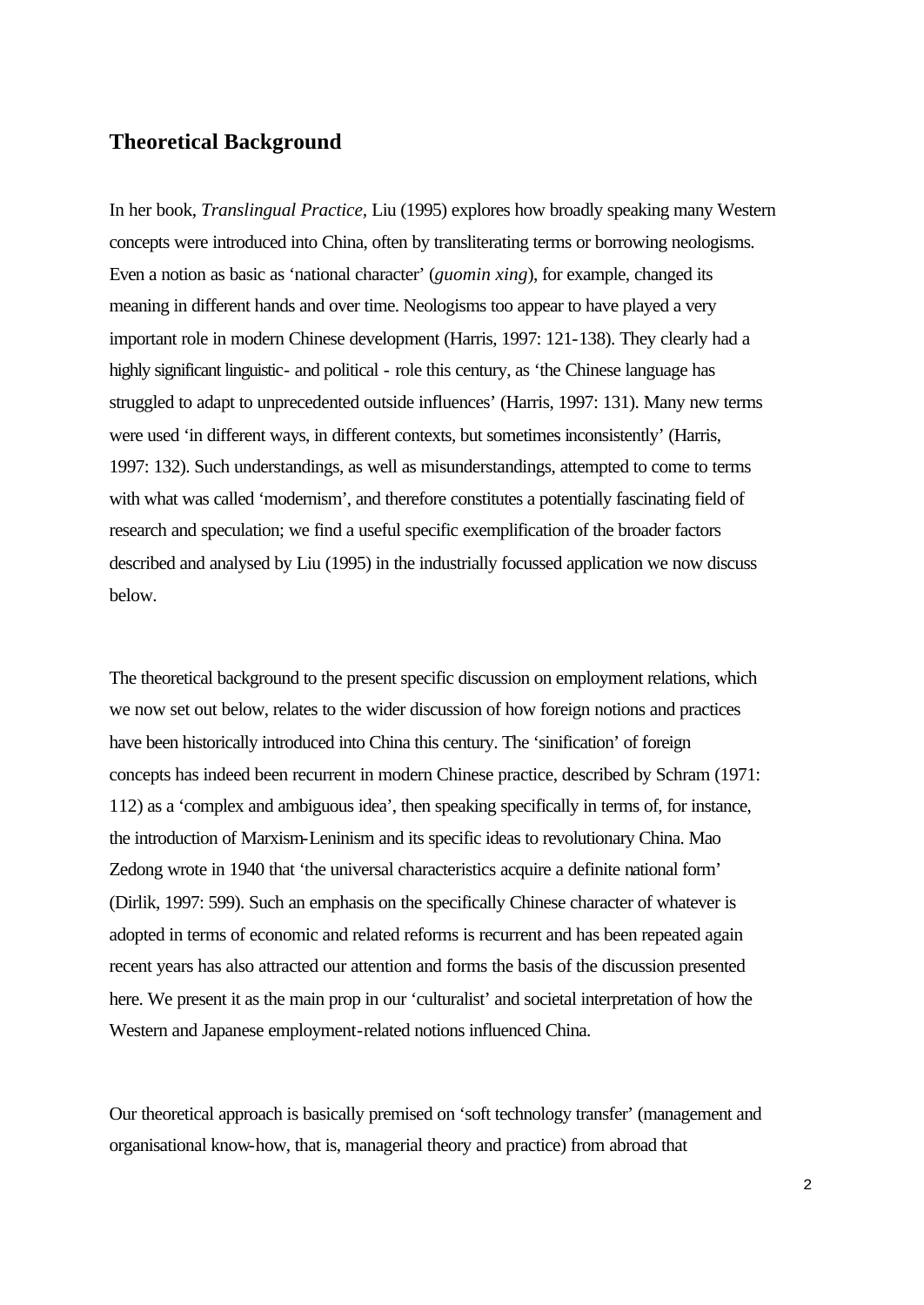accompanied 'hard technology transfer' (material hardware and the like) (see Child, 1994). In turn, the imported 'soft technological transfer' is adapted to the Chinese cultural context and emerges in a modified form. The mechanisms responsible for this modification relate to the deep-rooted social underpinning of work-related institutions that shape how organisations emerge in different industrial societies and are dubbed the 'societal effect' (see Maurice et al, 1980: Warner, 1997b). We will now see how this modification has taken place vis à vis the importation of Western and Japanese IR notions into modern China.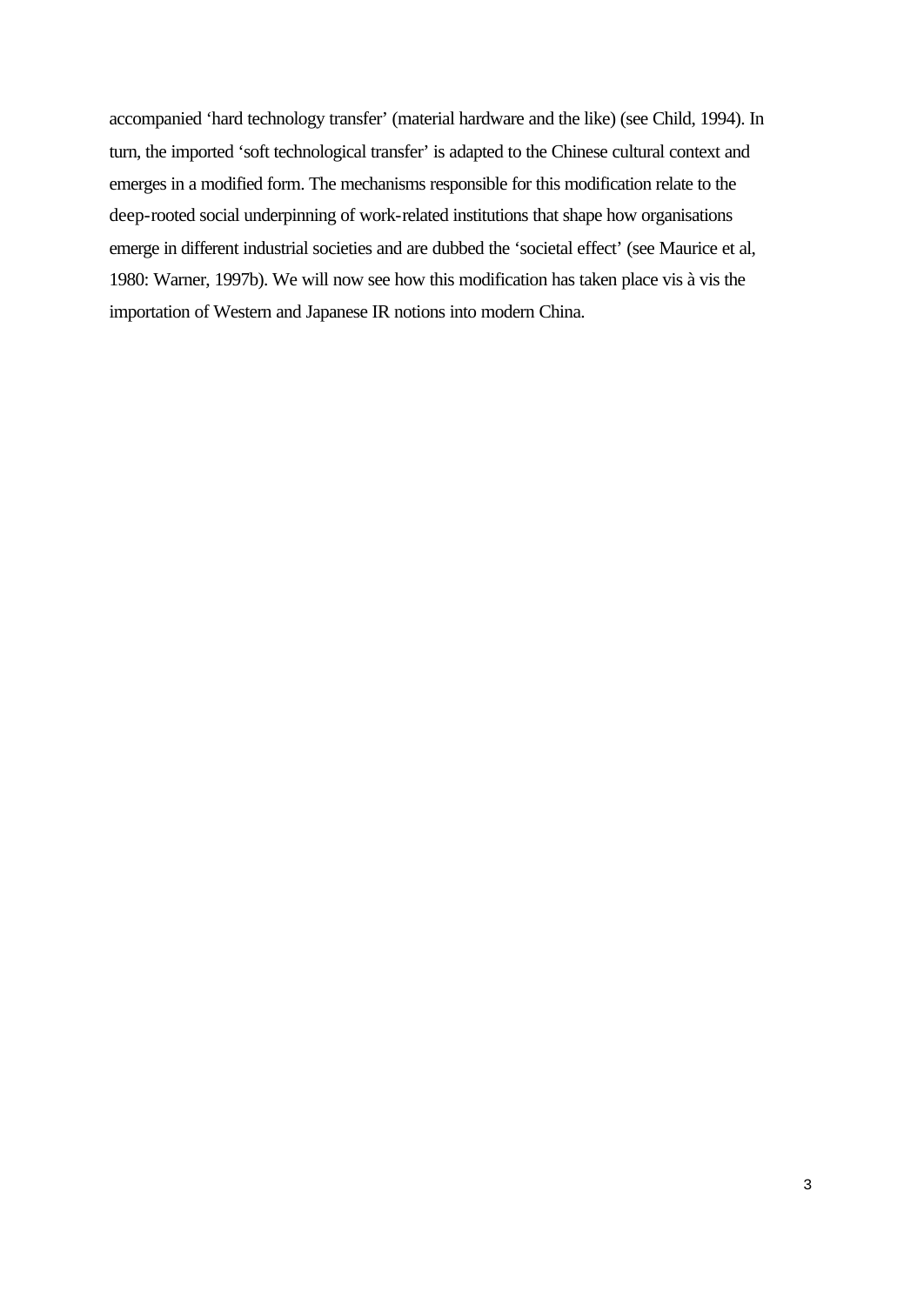#### **Transformation of the Chinese Industrial Relations System**

#### *Background*

After the Liberation in 1949, the PRC laid the foundations of its industrial and labour relations (IR) system, particularly during the 1950s, but there was great turbulence and upheavals over the decade or so following the laying down of these foundations. China was turned upside down by the ebbs and flows of radical change that occurred at that time, during the Cultural Revolution. In the 1960s, Mao tried to undermine what he originally thought had been the right path to take when he partially emulated Soviet practices, as had been the case in the formative years of the 1950s.

The year of 1976 marked the end of an era: Mao Zedong died and the fall of the Gang of Four occurred. After ten years of 'Cultural Revolution', China still faced sharp tensions, both politically and economically. At the end of the Cultural Revolution, almost 100 million people had barely enough food and clothing. The level of enterprise performance was weak and unlikely to improve greatly under a system in which the workers were not strongly motivated. Outside, China was challenged by other Asian economies led by Japan and the four 'little tiger' economies, which had experienced rapid development in the 1960s and 1970s. In order to catch up in their development, China not only set out to encourage Western technological (and managerial) transfer by way of the new 'Open Door' policy (see Child, 1994) but also looked eastwards to the Japanese pattern of economic development and management in particular as a possible route to Chinese modernisation.

Following the implementation of the economic reforms 'Four Modernisations' and 'Open Door' policies in the late 1970s and early 1980s, a more stable industrial relations (IR) arrangement was gradually re-established (the All-China Federation of Trade Unions [ACFTU] was re-activated in 1978 for example) but the debate about adopting new elements into the emerging status quo was also problematic. For instance, 'industrial relations' was widely referred to in East Asia, including Japan, Korea and Taiwan, as 'labour-capital relations' (*laozi guanxi,* in Chinese characters) (Jin, 1990 and Yamashita, 1989)*.* When this term was used in China, it was perceived as ideologically contradictory. In China, the majority of enterprises are either State-owned enterprises (SOEs) or collectively owned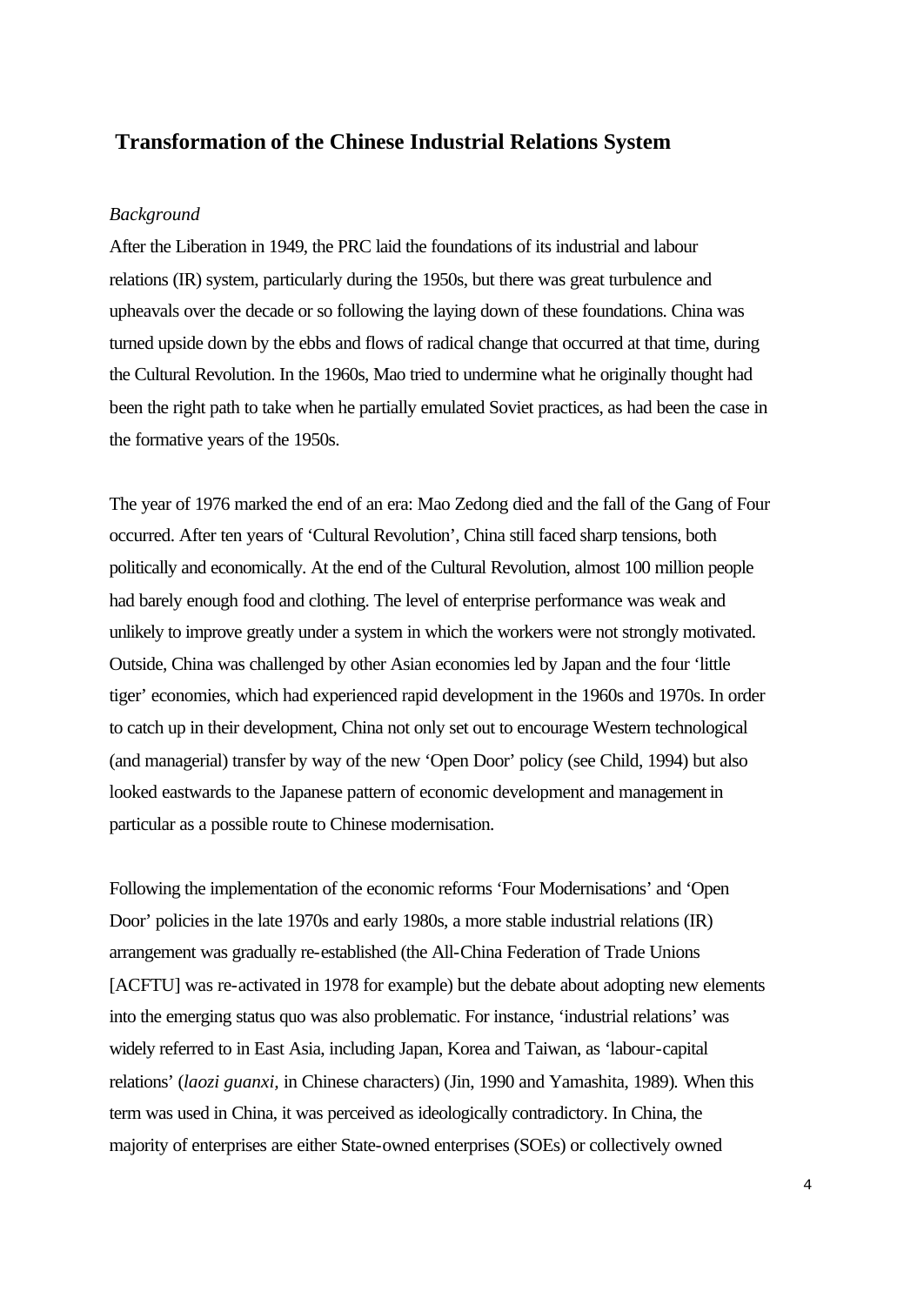enterprises (COEs) and they are clearly not 'capitalist'. Therefore, for the public ownership system, the term of *'laozi guanxi'* appeared not to be 'accurate'. This term could however refer to private sector firms in China, such as foreign-invested enterprises (FIEs) and domestic private enterprises (DPEs). A new term, namely 'labour relations' (*laodong guanxi*) was then temporarily adopted to refer to IR in all kinds of enterprises in China and it had been approved as 'politically correct', a typical example of modification of foreign concepts and patterns into Chinese usage, as we would expect with the 'societal effect' (see Warner, 1997b).

#### *The Japanese influence*

Traditionally, the Japanese IR system (which covered the 'core' workers in their large-sized corporations) is said to have had a fundamental impact on the Chinese industry since the turn of the century.

- For example, the notion of secure employment described as the 'iron rice bowl' (*tie fan wan*) is said to have its origins in the Japanese industrialisation of Manchuria (*Manchu Guo)* where the Japanese management introduced the 'golden rice bowl' (*jin fan wan*) in, for example, the railways and post office: a modified model of Japanese lifetime employment practices (Warner, 1995:13ff). Secure employment is said to have been an important aspect of Japanese society, even before the Meiji Restoration (Tackney, 1995: 94).
- Another parallel pattern between the two systems is the system of seniority. Both Chinese and Japanese systems promote employees in terms of salary and position largely based on their seniority at the work place; it is also linked with employment security. A functioning seniority wage system, it is said, necessarily implies a commitment to some form of employment security by the employer (Tackney, 1995: 102).
- The third area which both systems have some degrees of commonality is the enterprise unionism. Certainly, both countries have vertical industry-based unions, but enterprise union plays a more crucial role as the unit of representing and protecting workers' interests and welfare on a daily basis. Shirai (1983) claimed that for Japanese workers, the enterprise union was the only, and most natural, form of organisation because their basic common interest as industrial workers had been formed within an individual enterprise.
- In China, most State-owned enterprises (SOEs) and collectively owned enterprises (COEs) appear to have (in effect) their own 'enterprise unions', with at least one to two full time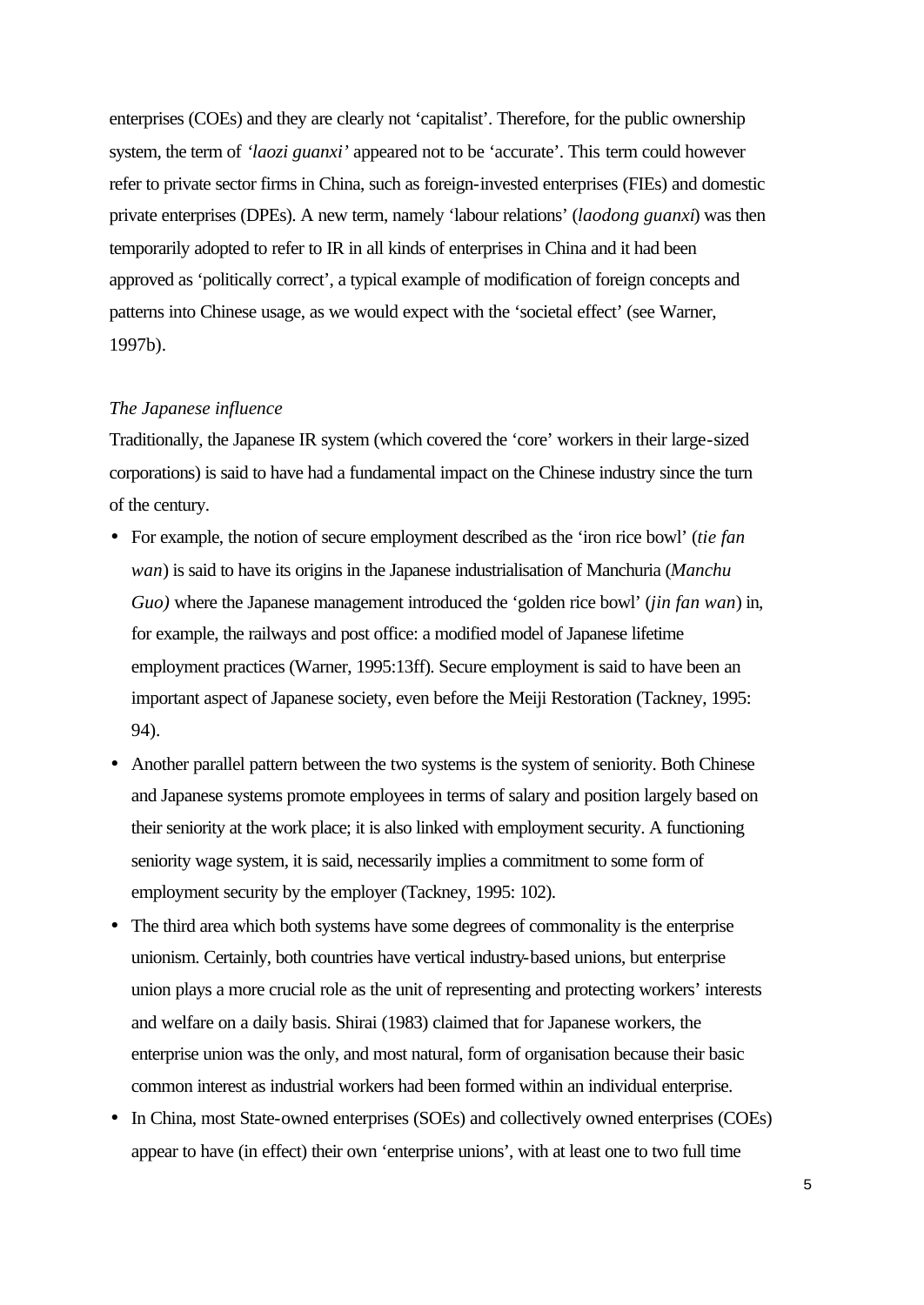union officials. They are involved in administrative activities, training and education of workers, providing welfare facilities, and sometimes defending workers' rights. Even now, the government policy continues to encourage enterprise unions to be formed in all enterprises including foreign invested enterprises (FIEs) and domestic private enterprises (DPEs) (see the Labour Law, 1995).

• Other similarities between the two systems can be identified as the collective working spirit (team work), common goals (enterprise targets), individual sacrifice, loyalty and commitment to the company, and centralised leadership (management responsibility).

To explain these phenomena, two reasons can be offered:

- First, both countries have similar cultural roots, particularly relating to the influence of Confucianism. For example, seniority is the outcome of the principle of respecting the elderly; similarly, the mutual obligation between rulers and ruled is rooted in Confucianism. Issues such as collectivism, common goals, individual sacrifice, loyalty and commitment, and centralised leadership all have their roots in Confucian principles.
- Second, both countries were agricultural economies for a long time. The family-based work unit is said to determine the structure of the modern organisation. The kinship between employer and employee and among employees forms the basic relationship (*guanxi*) in the workplace and society as whole. However, in the period since 1949, the Chinese system has been largely modified and presented in a very different package from the Japanese one, although similar roots do exist. There are both pre-reform and reform period influences at play in this process. We turn first to the former.

#### *Pre-reform period*

The development of the Chinese system during the pre-reform period was covered under the so-called 'Socialist Superiority' values in the following significant ways.

- First, employment security, seniority, social welfare, and Party/management leadership (central control) were labelled as the 'advantages' of the 'socialist system'.
- Trade unions mainly played a 'window-dressing' role but this was explained away as leading to 'industrial harmony'.
- Narrow wage differentials were praised as 'egalitarian'.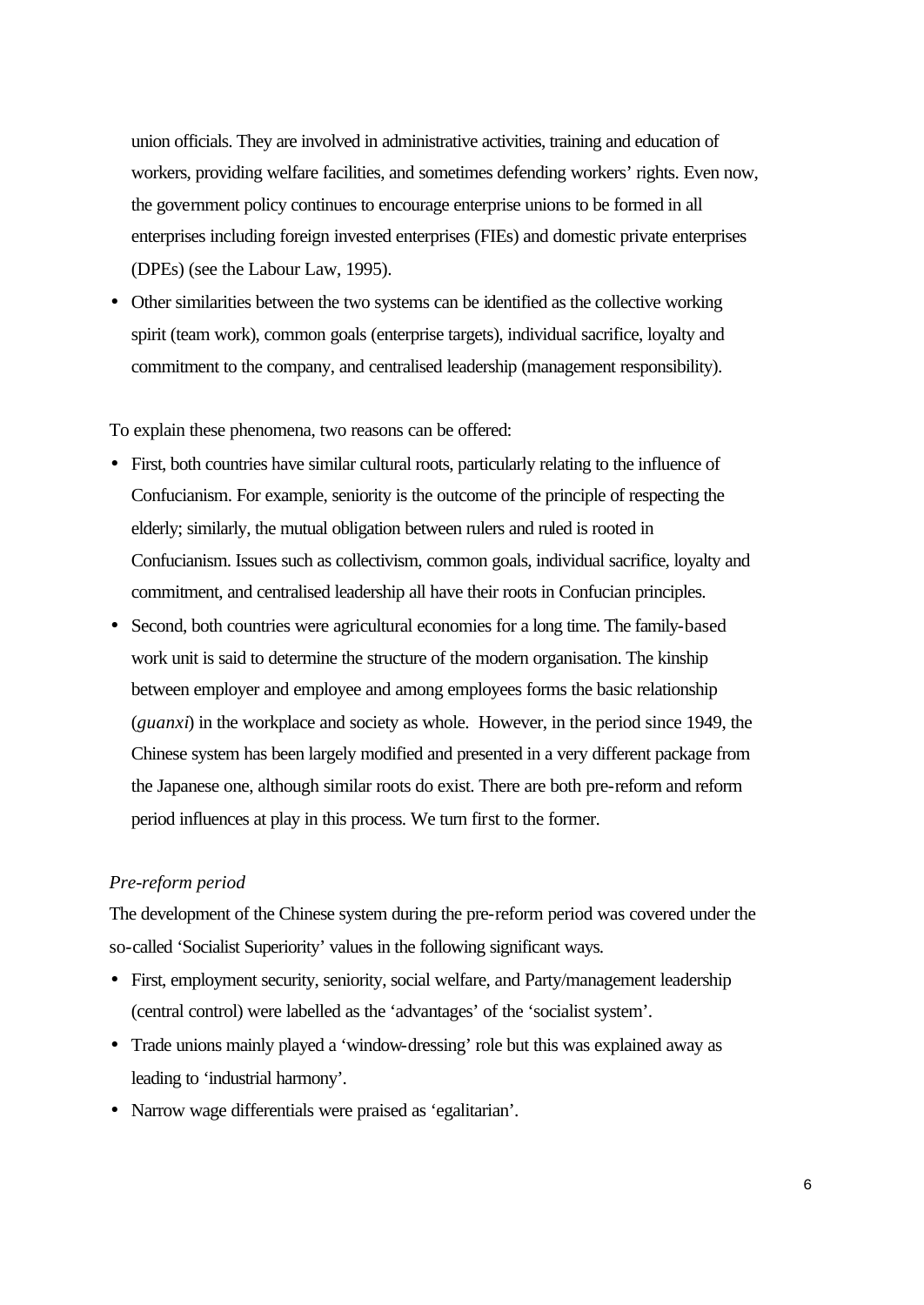- The traditional kinship system was also modified into a 'revolutionary' relationship, as relationships (*guanxi*) with powerful leaders now determined the path of an individual career.
- The goals of work unit (*danwei*) not only required individual sacrifice for the unit but also for the nation. However, this modified IR system did not always necessarily benefit individual employees and work.
- Political interests replaced economic interests as dominating influences in the IR system.
- As the consequence, workers lost their motivation for production and both economic system and management systems collapsed at the end of the Cultural Revolution in 1976.

#### *The main employment relations reforms*

In the reform period, the main task was reforming the existing IR system and transforming it into a new one embodying employment relations (ER: *jiuye guanxi*) as follows:

- 1. New policies were mainly centred on the reform of wages, employment, welfare and management, as we now hope to show in the discussion that follows.
- 2. The reforming initiatives of the government have been broadly defined as breaking the 'three irons' (iron rice bowl, iron wages and iron position), and establishing three new systems (the labour contract system, floating wage system, and cadre or manager engagement system) (Yuan, 1990).
- 3. Under Deng's new ideological position, policy shifted to restore the principle of 'distribution according to work' and link individual performance, skills and position with their income in order to generate individuals' motivation for greater production.
- 4. New types of wage systems were introduced such as the 'piece (-work) wage system', 'bonus system' and later 'structural wage system', 'floating wage system' (Li, 1992) and 'post plus skills wage system' (Warner, 1997a).
- 5. This new wage policy was designed to break one of the three irons 'iron wages'. This step was important because the economic reform process called for greater efficiency in factor-allocation, with labour-flexibility a priority.
- 6. Allowing variations in rewards based on productivity was part and parcel of this reform. Moreover, labour was to be encouraged to move from less productive firms to more efficient ones.
- 7. Immobility of labour has been a feature of the old system dominated by the SOEs, where there was overmanning and zero-turnover of workers.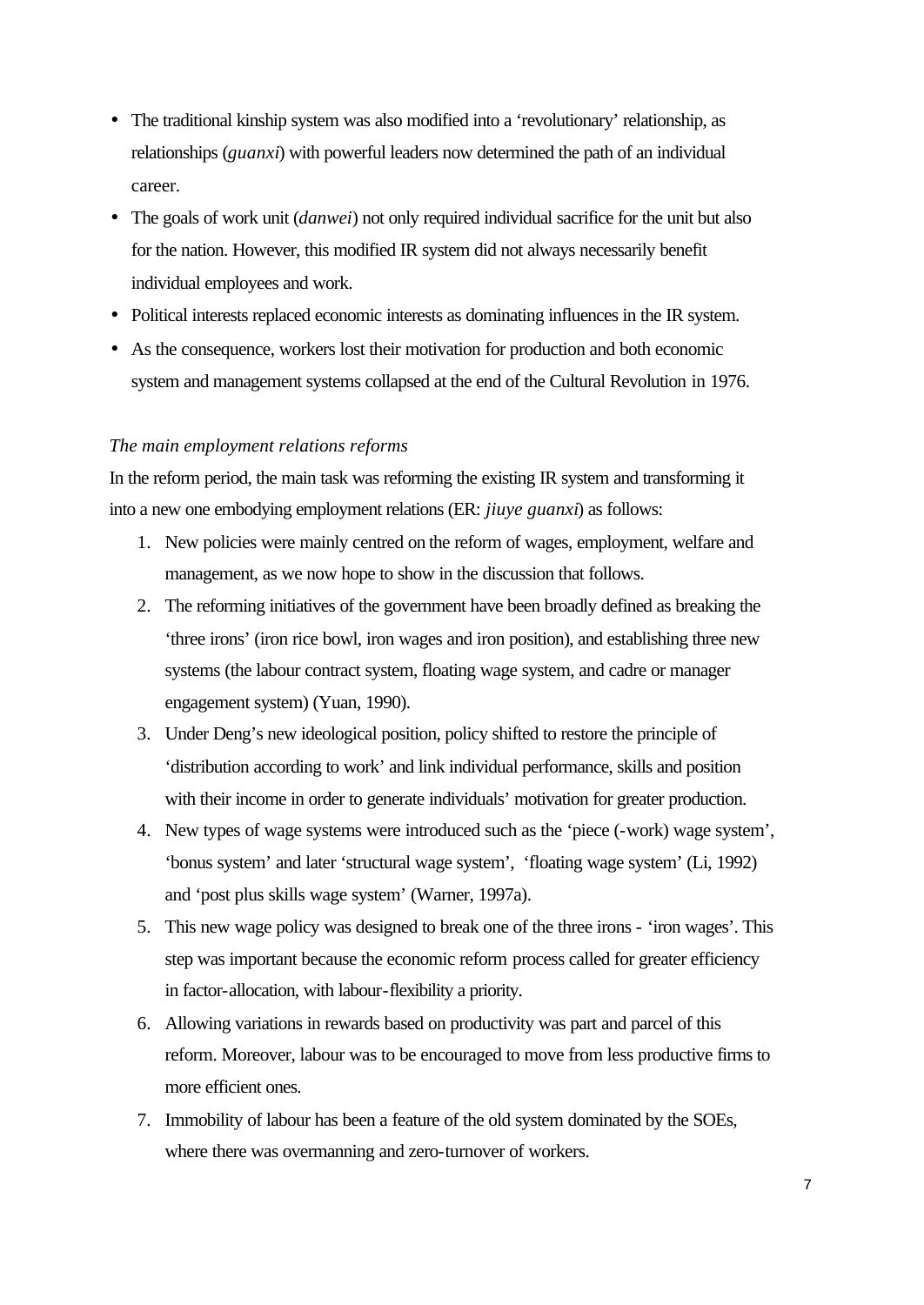A nascent labour market was therefore high on the reformers' agenda. However, improvements in labour mobility were not to take place overnight. Even by the later 1990s, the level of job mobility was relatively low in many State firms, although rising in the non-State sector such as in joint ventures (JVs) especially in large cities like Shanghai.

In terms of employment in the early 1980s, many young graduates from school could no longer obtain the guaranteed employment opportunity their parents enjoyed in the past and in fact they became temporarily unemployed. The practice of job inheritance (*dingti)*, with posts passing from parents to offspring, was gradually phased out. In addition, many young people who came back to the cities after several years' settlement in the countryside and getting education from peasants (*cha dui)* could not find jobs. However, this situation was described by the officials as waiting for being employed *(daiye*) but not unemployment (*shiye*) (Feng, 1982). It could not be admitted that a socialist society could have unemployment. The boundary of the term of '*daiyie'* was even expanded to include the workers who were laid off from factories throughout the late 1980s and early 1990s (Geng, 1992). Only recently, unemployment (*shiye*) has been used to refer people who have not been employed for several years and unemployment benefit is available for some of them now (Lim *et al,* 1996). After a period on this benefit, they then only receive a token payment if they have not become economically active. Some prefer to try the insecurity of self-employment or small business, literally to 'jump into the sea or take the plunge into private business' (x*aihai*) (Zhu, 1995: 40). The level of unemployment has grown steadily as the reforms have deepened and downsizing has taken place (see Warner, 1999); many young workers are forced into oftenspurious 'self-employment' as street-hawkers and the like.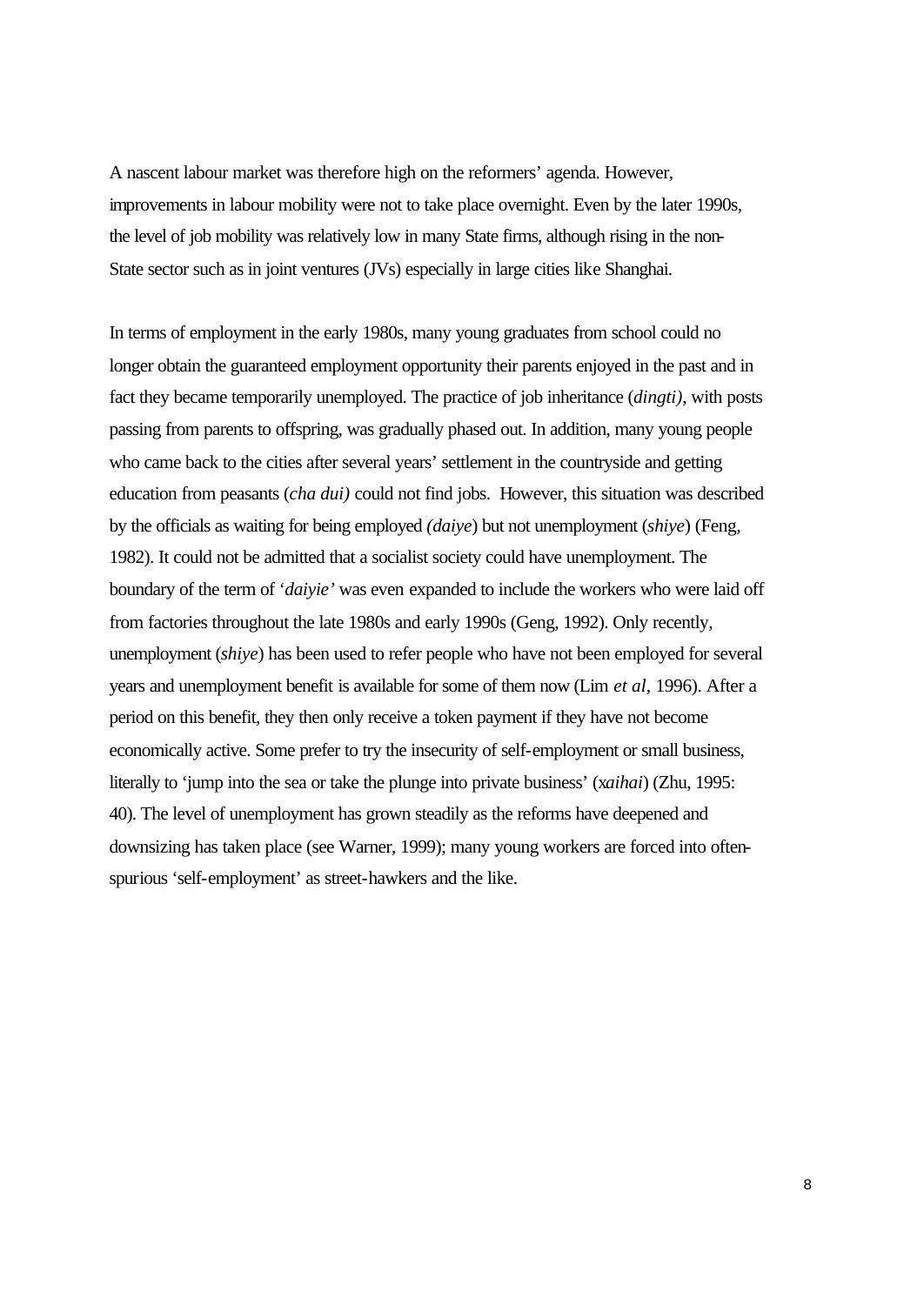#### *The demise of the iron rice bowl system*

As for the lifetime employment system, the so-called 'iron rice bowl', it continued to be practised in SOEs and COEs into the early 1990s but is now being dismantled (Warner, 1997a). However, this attachment seemed to be associated with familiar problems of overstaffing, mismatch of skills and stagnation of productivity (Zhu and Campbell, 1996). Therefore, an attempt to break the 'iron rice bowl' in the mid-1980s was made by the government with the implementation of temporary regulations in 1986, such as early retirement*,* enterprise powers to dismiss employees, and supplement and gradually replace permanent status with a 'contract' system (White, 1987; Han and Morishima, 1992; Hu and Li, 1993; Walder, 1996; and ILO, 1996). The reform of the employment system has been accelerated since 1992 with the 'Three Systems Reforms' attempting to change personnel, rewards and social insurance arrangements (Bell et al, 1993; Sziraczki and Twigger, 1995; and Lim et al, 1996). In some regions, all employees in all enterprises were to be drafted into a modified version of the contract system (Zhu and Campbell, 1996). For instance, in 1993 the Shenzhen SEZ completed an 'All Employees Contract System' (AECS), which covered staff and workers in all enterprises (Zhu and Campbell, 1996). There were both individual contracts and collective contracts on hand, the latter a sort of framework agreement, although not quite an international standardised collective bargaining contract (Ng and Warner, 1998; Warner and Ng, 1999). Most SOEs and FIEs now have implemented individual contracts, for example; there are fewer examples of collective contracts, mostly found in larger SOEs, and perhaps in a third of all SOEs, a minority of larger FIEs but not many smaller FIEs and DPEs.

#### *The 'Nascent' Tripartite System*

The 1994 Labour Law systematised these and other associated practices into what now looks like something quite new in modern China, namely a 'nascent', corporatist tripartite system, based not wholly on a totalitarian top-down State power but a three-way relationship (see Warner 1999) between, respectively, the State, the enterprise-employers and the trade unions.

The 1994 Labour Law, institutionalising this new *status quo*, although comprehensive in scope, it may be hard to enforce as the machinery of labour inspection in China is quite weak. Moreover, although SOEs may be able to take its edicts on board, FIEs - many of which are Overseas Chinese owned - may be less inclined to enforce its provisions. In any case, the role of law in China is still in flux and it is often hard to make sure new legislation is enforced due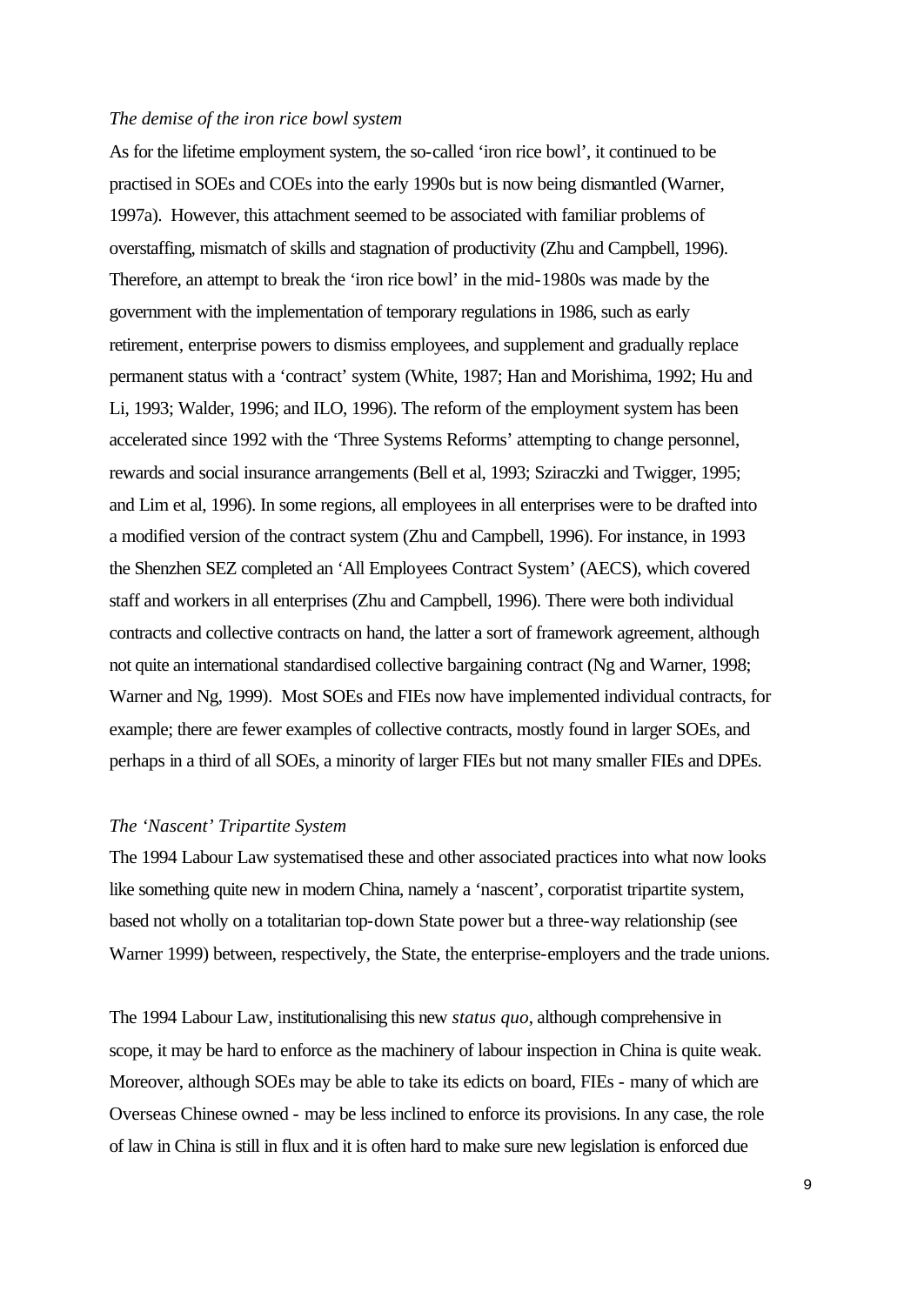to the residual 'mind-sets' of officials and managers, as well the limited resources available for labour inspection. Yet, many workers, especially the younger ones, appear to accept the new tripartite *status quo (*Bu and Xu, 1996).

The major problem for policy concerns the non-wage benefits constituting the welfare system within enterprises (Leung, 1988 and Kaple, 1994). These have been a major financial burden for enterprises and a barrier to the linking of the reward system to effort, as well as the key to the attachment of employees to the enterprise and an impediment to labour mobility. A new contributory social insurance system was first implemented among the FIEs, with 25 percent of wages covering all kinds of insurance costs (Zhu and Campbell, 1996). In SOEs and COEs, the introduction of the contract system has entailed some alterations to the welfare system. The provisional regulations of 1986 stipulated that a separate labour insurance scheme be set up for contract workers in the State sector (Dong, 1996). Since then, the policy on social insurance has been revised several time and it is proposed that institutional and industrial workers pay one percent of their monthly salary for medical insurance, and three percent for their unemployment insurance, with work units adding another 20 percent for retirement provision and 10 percent for medical care (Goodall and Warner, 1997).

In rural areas, there is little provision of this nature, except possibly in the more prosperous townships and their Township and Village Enterprises (TVEs); agricultural workers are in a much less advantageous position in this context. More generally, but also more tentatively, the authorities have begun experiments with housing reform (selling public housing to individual employees as well as enforcing rental increases) aimed at fostering a housing market (Bell et al, 1993). Zhu Rongji, the current Premier, has recently announced the extension of his policy of housing reform to the national level in 1998.

In terms of reforming management system, policy has aimed at decentralising economic decision-making powers to the enterprise level and replacing government direction with enterprise autonomy. An ideological breach was the separation between two rights: ownership and management in SOEs (Li, 1992). The results are varied, but it does seem that managers have enjoyed an increase in decision-making power (Zhu and Campbell, 1996). In addition, in order to break the third iron - the 'iron position' - the 'managers' engagement system' was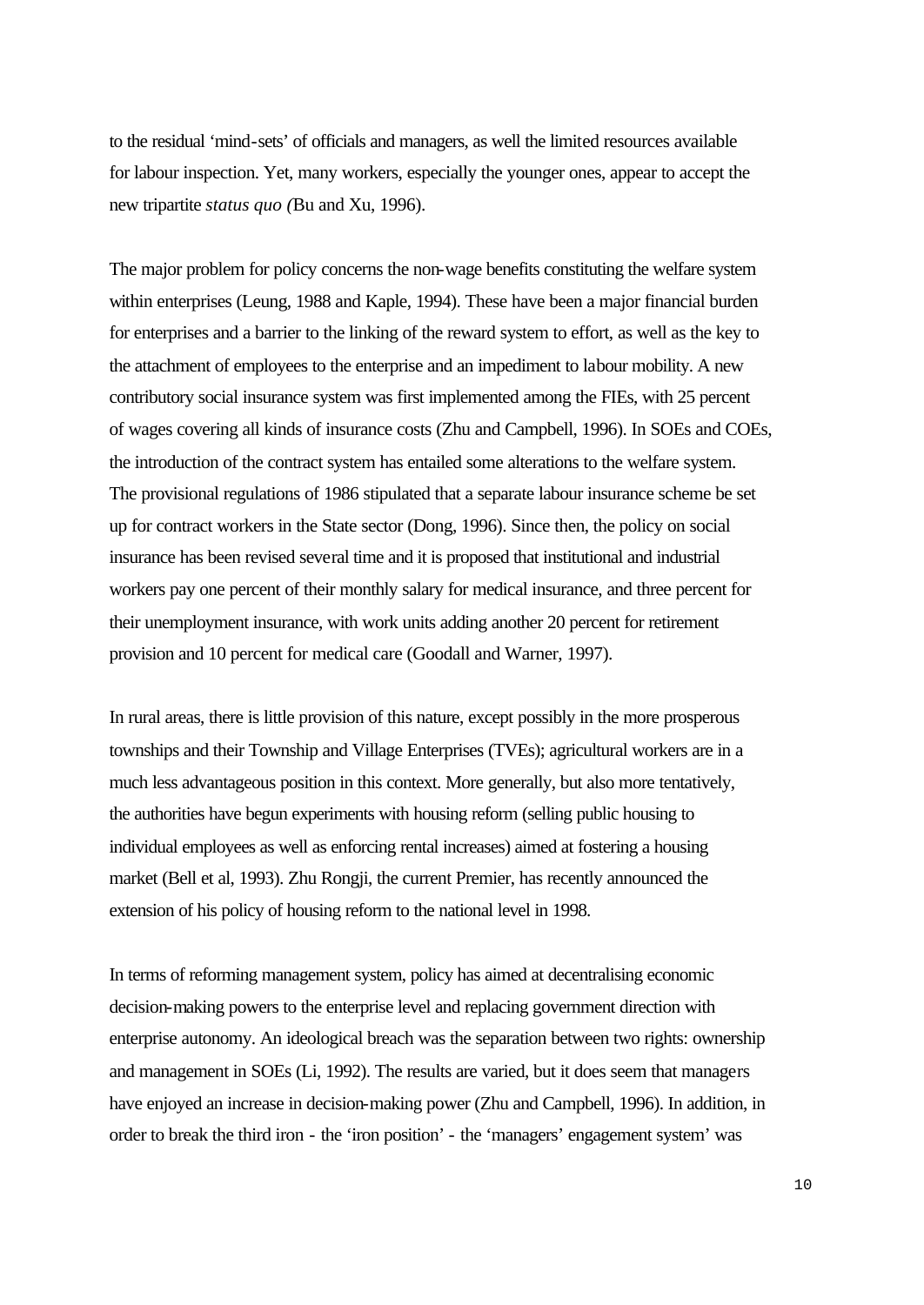also introduced. Different types of engagement have been implemented at different enterprises according to their size, sector and relations between firms and authorities. In the early 1980s, two systems were dominant: entrusted management system and leasing management system or property management responsibility system (Zhu, 1995). Many large and medium-sized SOEs have implemented the entrusted management system in which managers sign a contract with the authority to achieve a certain level of economic contribution with a fixed period (normally between three to five years) and individual managers and workers can be rewarded with bonuses if they satisfy the contract's requirements each year.

It is also related to the term 'managers' responsibility system' which is borrowed from the term 'farmer's responsibility system' of the rural reforms. As for the small SOEs, they have used the 'leasing management system' in which the firm is run according to a rental agreement with authority and individual managers pay the rental fee and the remaining profits can be taken as their individual income (Zhu, 1995).

Economic reform, as set out above, is however premised on a reduction of Party influence in the enterprise, which has been claimed by the government as a separation between politics and enterprise management, but political networks still form a readily accessible structure for informal bargaining and personal connections (*guanxi*), generating problems ranging from unpredictability to corruption (Zhu and Campbell, 1996). What appears more likely is that management -- still largely integrated into political networks (especially after June 1989) - has increased its power at the expense of workers within the enterprise.

 To the conventional structure based on 'three old committees' has been added 'three new committees'*:* board of directors, shareholders committee and monitoring committee with the emphasis of supervision by investors externally and workers internally over the management (Chen, 1997). This step can be seen as part of campaign of the authorities to promote socalled 'supervision' and 'democratic management', but in fact, the important forces of the 'democratic management' - trade unions and workers congress - still, to a residual degree, play the role of 'transmission belt' and 'rubber-stamp' respectively (Goodall and Warner, 1997).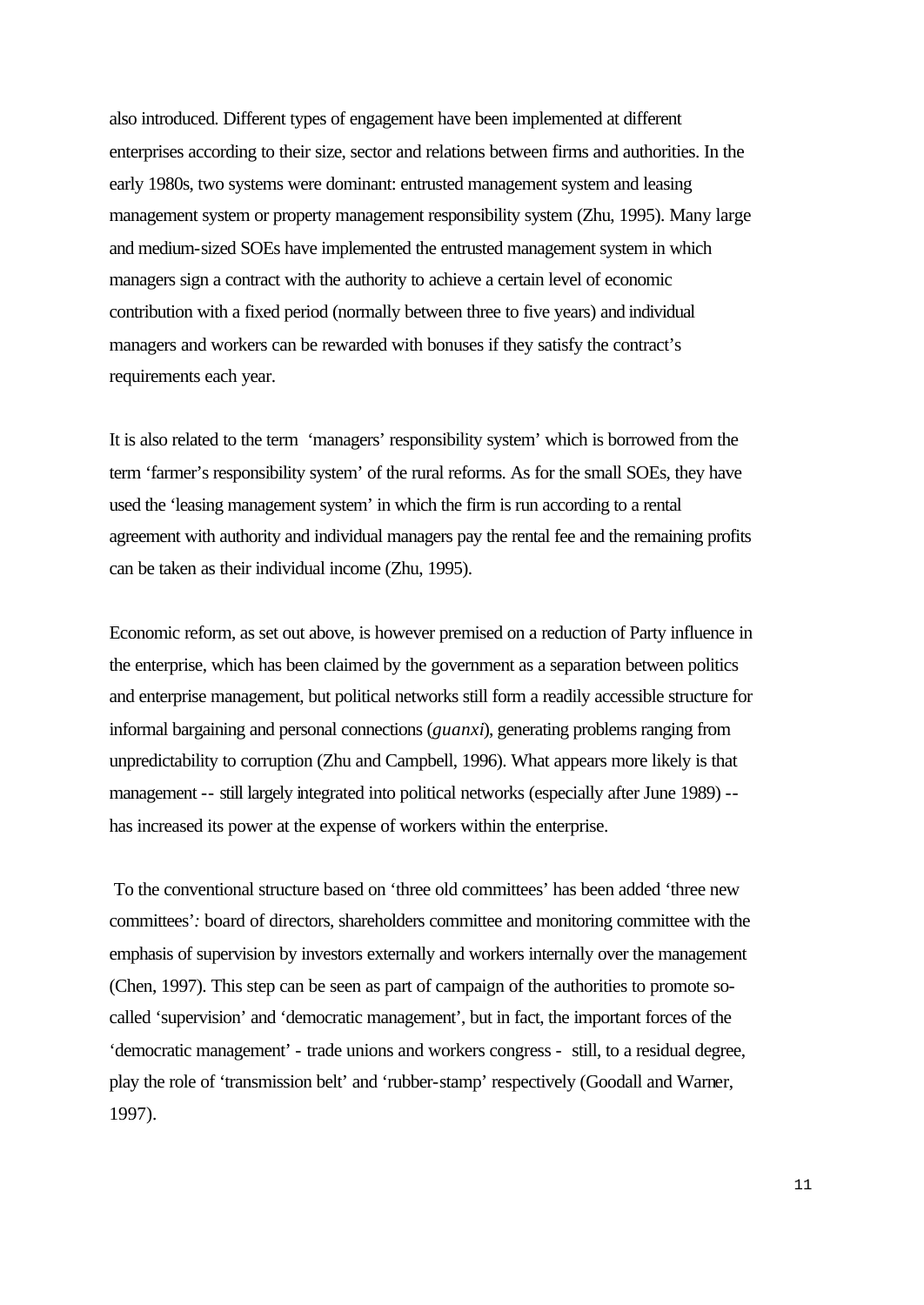#### *New Forms of Management*

In recent years, a new term called 'scientific management' has been used widely in the context of the above economic and Employment Relations changes (Huang, 1996) but this does not specifically refer to Taylorist practices as such. It emphasises several issues related to management reform: production, planning, quality, equipment, statistics and technology. Meanwhile, it tries to develop a framework to allow both the 'old three committees' and 'new three committees' to function effectively (Huang, 1996). The State is still present, however, as the 'chaperone' of the new tripartite system of relations and as the apex of the triangle with the managements and trade unions as its base.

The above changes in the IR system in China clearly indicate a departure from Japanese influence. Certainly, the system in Japan is also under tremendous changes: the shake-ups and breakdowns in the nation's political and economic system in the past decade have led to dramatic changes of IR system (Sako and Sato, 1997: XIV). The Japanese system, one of the most original in the region, is now in the throes of transformation (Whittaker, 1998). The former 'three pillars' model (lifetime employment, seniority wages and company unions) is now being questioned. Lifetime employment, which was standard for those working in large firms for many years, is now being eroded, as in China; seniority is also being shaken-up as in the PRC; enterprise unionism is still ongoing but is even tamer in the tougher economic climate of the late 1990s. The Japanese system faces many hurdles, not the least the high cost of redundancies: it is reckoned that the average cost to a large firm is around US\$200,000 per employee (*The Economist*, 26 June, 1999), allegedly five times the 'going-rate' in comparable European MNCs, but very much less than in the Chinese context.

Many big Japanese companies with famous household names have nonetheless set out on major restructuring programmes. By the end of 1998, unemployment in Japan had risen to 4.4 percent and rising. Within six months, it had risen to 5 percent and probably double for young workers; the percentage of temporary and part-time workers rose to over 7 percent (*Japan Labour Bulletin*, August 1999). Although Japanese unions are not as yet in significant decline, like many of their counterparts elsewhere, they do face challenges such as having to recruit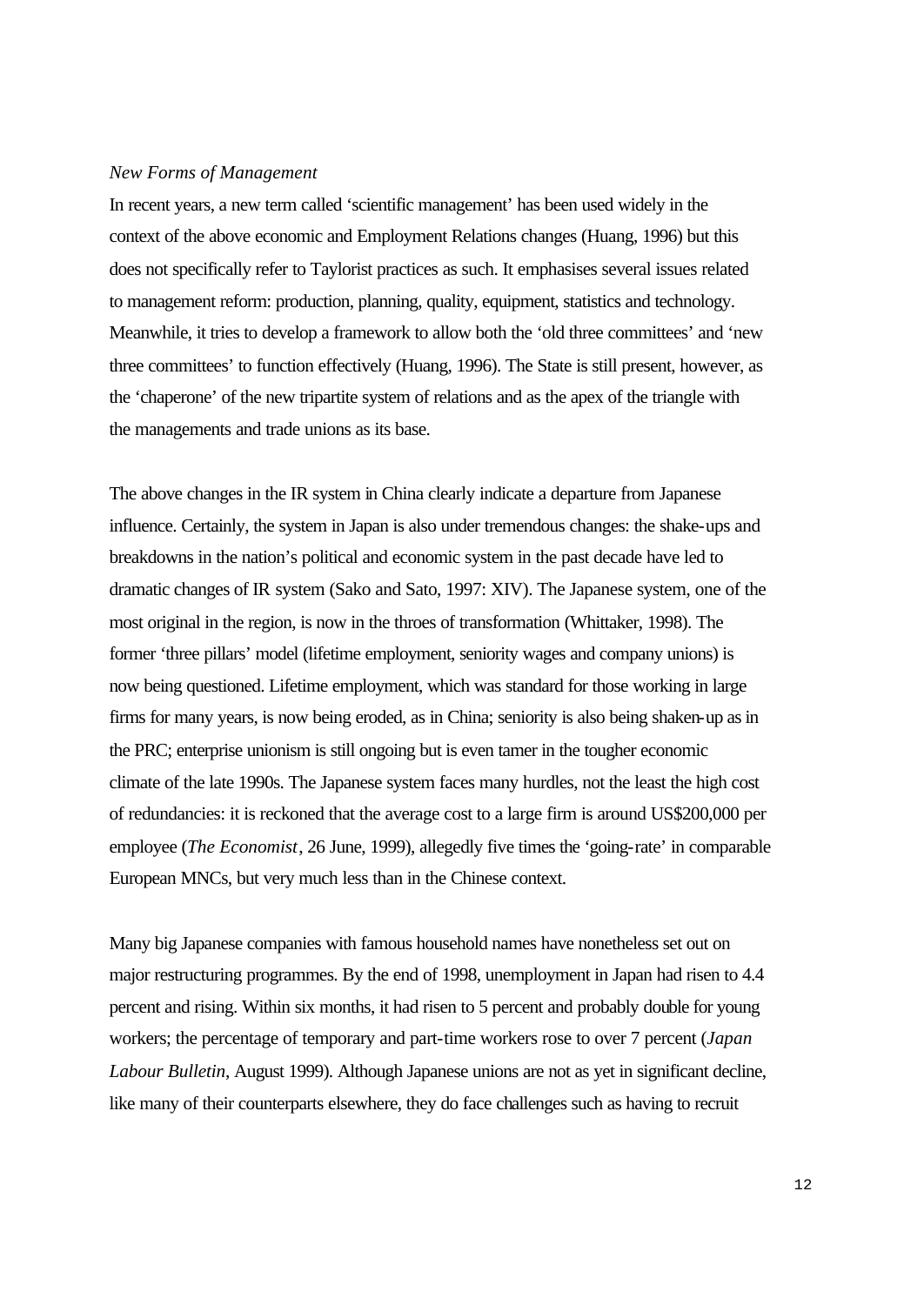members in newer service sectors to compensate for losses in older manufacturing ones. The job-market prospects in Japan do not look favourable at all for the coming years.

'Jobs for life' were, it is said, never comprehensively and fully institutionalised in the Japanese IR system (Sano, 1995) but many writers believed *major* change in the corporate life-time employment system where it was found, was not yet likely (Selmer, 1999). By the end of the decade, serious steps were being finally taken to downsize large corporations as we have noted, although not as trenchantly as in South Korea. Even so, unemployment rose significantly in both countries, as it also did in Hong Kong, to over 5 percent. The jobless rate is a contentious figure in China, as the official rate of 3.5 percent in 1998 has been estimated by the trade unions there as twice as much; it is likely to be even double this figure once over, say closer to 15 percent in many urban areas, if unofficial estimates are right.

 It is thus clear that the two countries, China and Japan, have in the last decade both respectively adjusted and transformed their traditional IR system into a new pattern of ER, in responding to the recent political, economic and social changes. One of the recent changes in this context of change is in the area of human resource management, to which we now turn.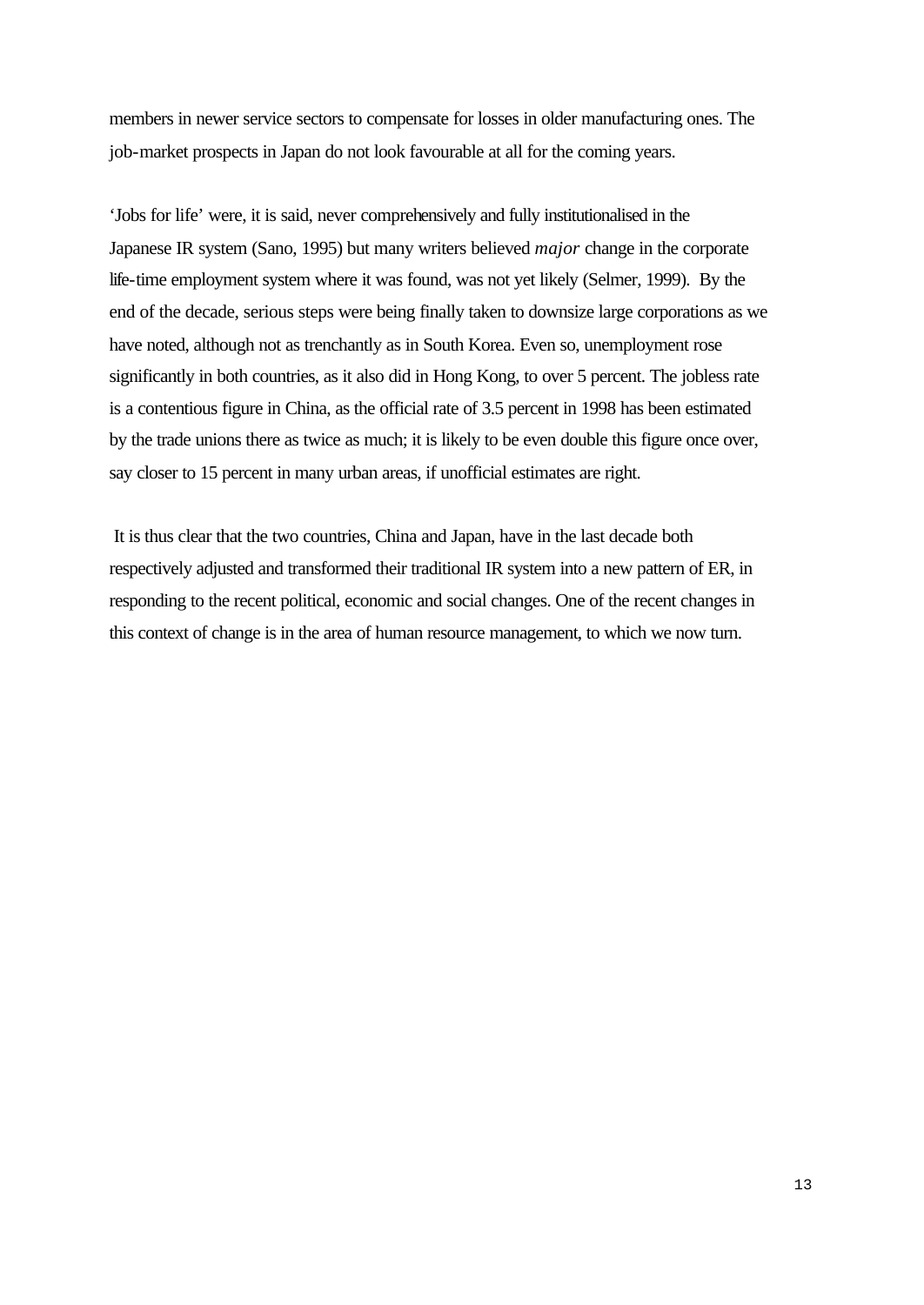#### **Managing Human Resources**

With the reforms of the employment system, a new terminology of Human Resource Management (HRM) came to China in the middle of 1980s (see Child, 1994; Warner, 1995, 1999). In fact, HRM was said to rooted in both Western and Japanese management systems and later adopted and modified in the US and Europe. As Poole (1997) indicated, HRM is a relatively new term even in the Western society: it developed in its best-known form in the USA and arrived in the mid-1980s in the UK and much of Europe. In China, HRM as an academic concept was introduced by joint teaching-arrangements between Chinese and foreign universities as well as in management practice in FIEs, mainly from Japan, the US and Europe (Warner, 1992; 1995). The translation of HRM into Chinese is '*renli ziyuan guanli*' (with the same Chinese characters as in Japanese) which means 'labour force resources management'. But in fact, some people now use it misleadingly as a synonym for 'Personnel Management' (*renshi guanli)* and indeed treat it as such (Warner, 1997a). This form of older PM practice is still very common in SOEs and a certain conservatism continues to pervade the administration of personnel in such enterprises. Certainly, it is still very far from the initial concept of HRM as understood in the international community (Poole, 1997).

In parallel, attempts were made to import 'enterprise culture', a 'code-word' for adopting and adapting the Japanese model (Chan, 1995). This is normally only found in firms entering JV arrangements with Japanese MNCs or where the Japanese have set up wholly owned firms on site. Some aspects of Japanese management system such as the Quality Control Circle (QCC) and Total Quality Control (TQC) have been practised in many SOEs, COEs and FIEs. However, the system is adapted to local laws and practices.

What is now less likely than many previously conjectured is whether the Japanese HRM model will be *the* template for countries in the Asia Pacific region in general and whether for the PRC in particular. 'Japanisation' so-called may be hard to implant outside Japan, other than superficially or at best in subsidiaries of Japanese MNCs. A recent study (Taylor, 1999) even questions whether Japanese plants themselves in the PRC actually used specific practices associated with Japanisation and its accompanying production methods.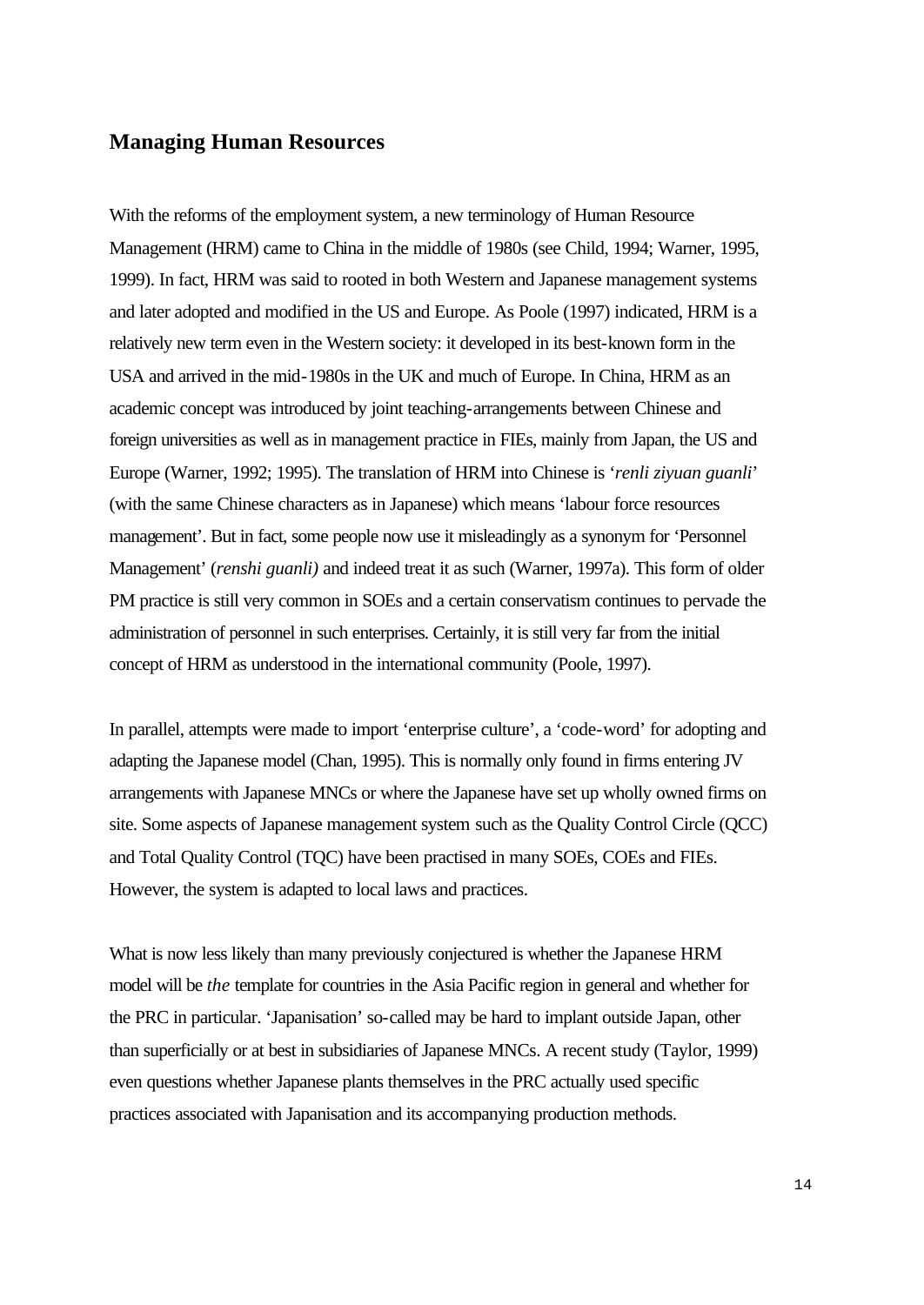One further important question here is indeed whether the HRM model itself is intrinsically based on Japanese practices as such; if a great deal, then the spread of HRM might imply 'Japanisation'; if not, then its diffusion may mean something else. Others might see HRM as essentially of Western provenance (Poole, 1997) and imported along with MNC investment into the Asia Pacific region, as indeed elsewhere in emerging economies.

The term HRM is in fact mostly *de rigueur* in the more prominent Sino-foreign JVs, particularly the larger ones. Even in these types of firms, management seems to be more inward-looking, with a focus on issues like wage, welfare and promotion as found in the conventional personnel arrangements rather than strategic ones like long-term development normally associated with HRM (see Figure 1).

| <b>OLD</b>            | <b>NEW</b>                 |
|-----------------------|----------------------------|
| Plan                  | Market                     |
| Cadres                | <b>Managers</b>            |
| SOEs and COEs         | Diverse owners             |
| Lifetime employment   | Labour contracts           |
| Personnel management  | Adapted-HRM                |
| Flat reward-structure | Performance-based wages    |
| Zero labour turnover  | Greater job mobility       |
| Few dismissals        | Labour discipline          |
| Free medical care     | Contributory insurance     |
| Subsidised housing    | Market rentals or sales    |
| <b>ACFTU</b> presence | Often no union or Congress |
| Top-down IR           | Tripartism                 |

#### **Figure 1: Employment Systems in Chinese Enterprises**

According to a recent survey (Benson & Zhu, 1999), three models of HRM appear to exist in Chinese enterprises: 1) the traditional IR and personnel management systems, 2) the more international-oriented HRM system, 3) the transitional model between the old and the new forms. The first model is a minimalist approach where enterprises have not attempted to adopt a HRM approach to the management of labour. The second model represents an attempt to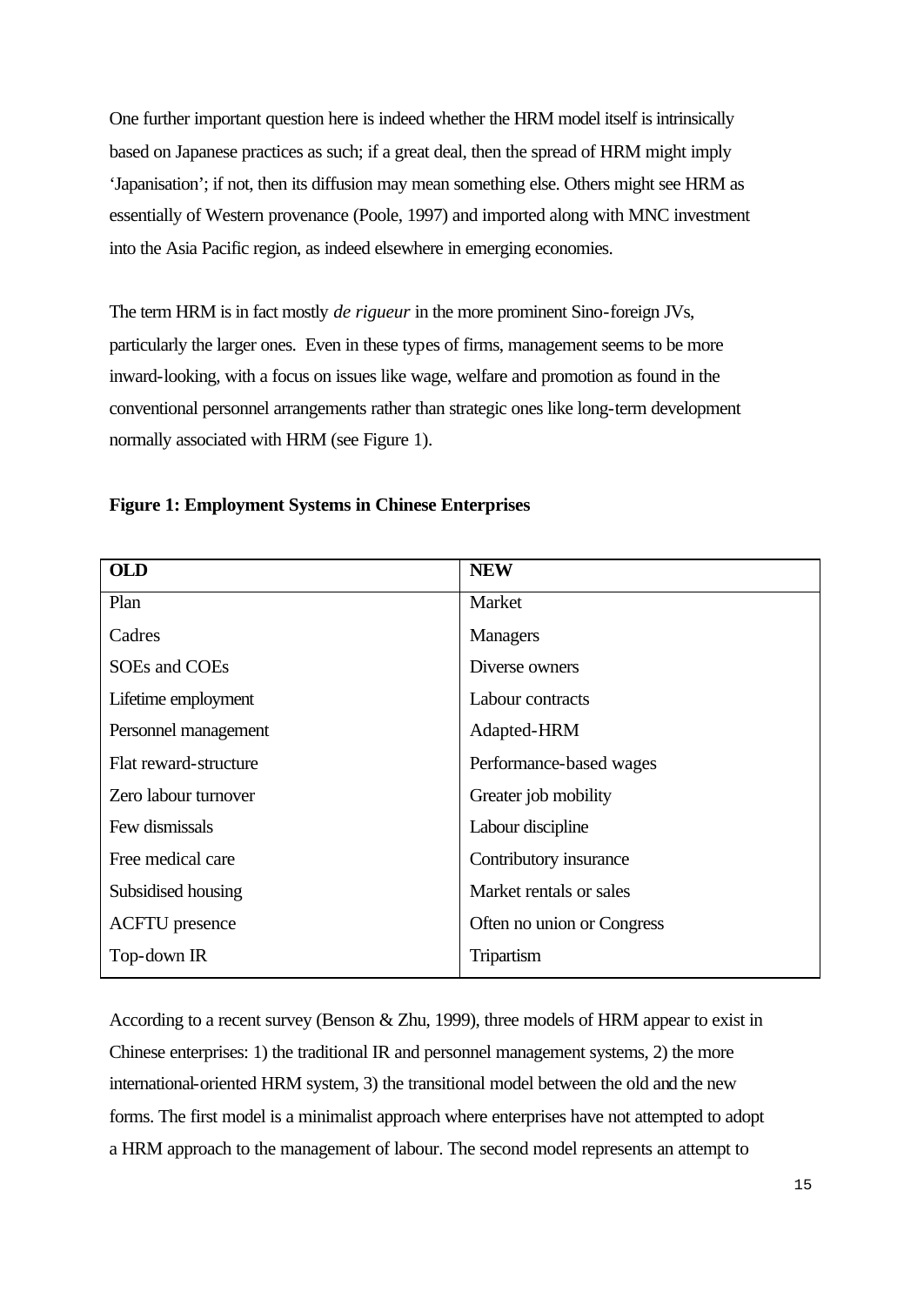adopt the HRM paradigm. These enterprises have fewer constraints than the first group in their attempts to reform labour management. These enterprises tend to have little connection with the traditional SOE system (eg. FIEs or new establishment domestic enterprises). The third model is a transitionary stage between the old and the new forms of labour management. These enterprises have the latest technology and they realise that quality is the key factor in determining their success. However, unlike the first group, they have little support from government. For these firms, substantial managerial reforms, including that of human resources, are crucial for their future success.

Clearly, at this time, there is not a homogeneous model of HRM in Chinese enterprises. Individual enterprises are reforming their HRM systems differently on the basis of their existing conditions and the impact of the economic reform.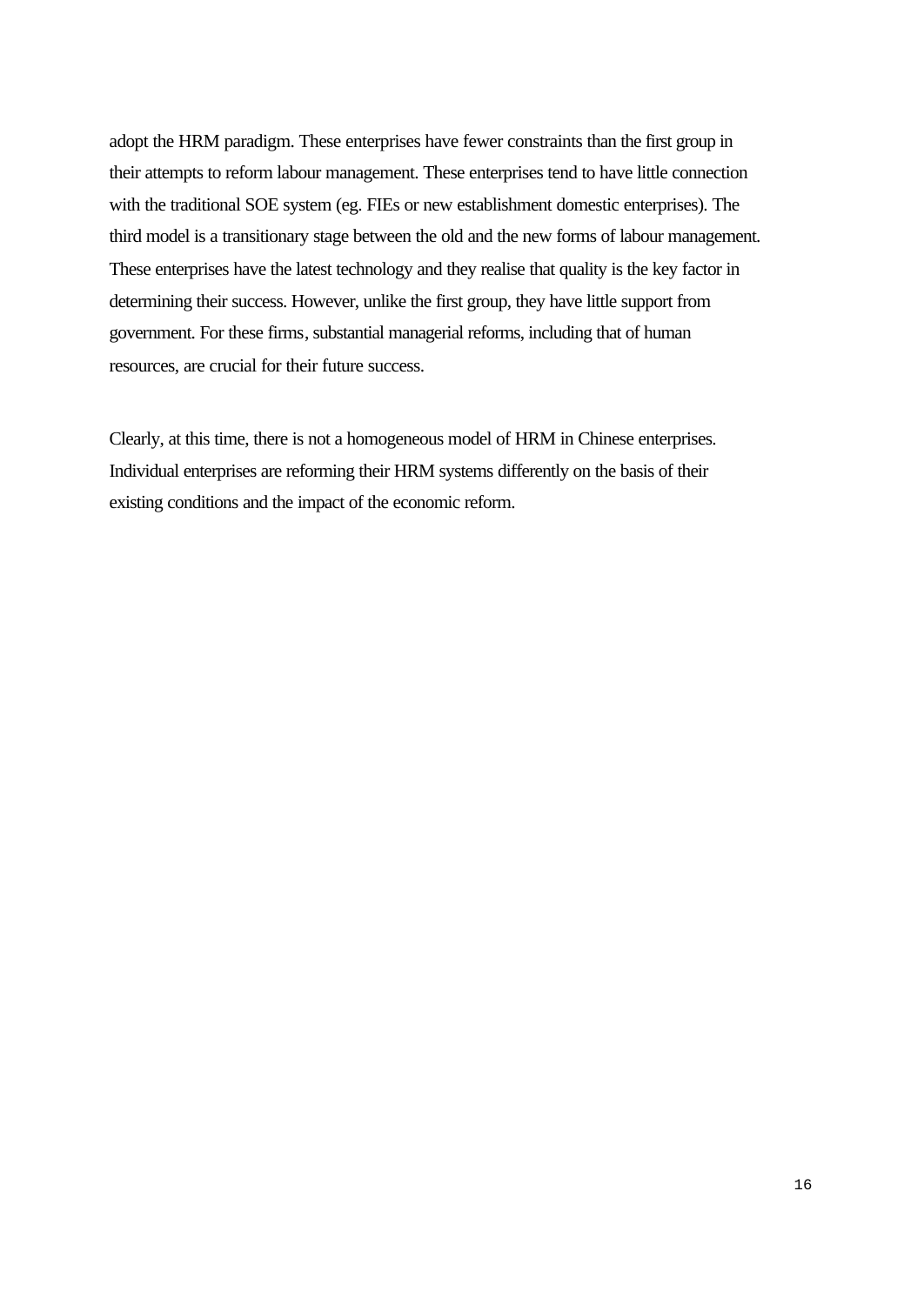## **Conclusions: Towards a Emerging Model of Employment Relations 'with Chinese Characteristics'**

The formation of a tripartite system, as described earlier in this article, was encouraged by the Chinese government with the assistance of the International Labour Organization (ILO) in the early 1990s, in order to attempt to implement ILO standards and the principle of a 'corporatist' structure in industrial relations (Unger and Chan, 1995). This step may well have eventually led to the establishment of the new 1994 Labour Law and the introduction of what is called the 'collective negotiation and collective agreement' (CNCA: the Chinese version of what may be loosely described as collective bargaining) (see Warner and Ng, 1999). The term of 'tripartite relations' in Chinese is translated as 'three parties' relations', namely the State, enterprise-employers and the trade unions.

At the national level, the Labour Ministry represents the State, the Chinese Enterprise Directors' Association (CEDA) represents employers and the All China Federation of Trade Unions (ACFTU) represents the workers officially. At provincial, city and county levels, equivalent Labour Bureaux, Enterprise Directors' Associations and Trade Unions form the regional and local tripartite system. They are engaged in designing legislation and regulation, negotiating the articles of CNCA, and mediating disputes. Here two important words need to be illustrated:

- 'relations' (*guanxi*) and
- 'corporatism(ist)' (*shituan zhuyi*) which reflect the tripartism with Chinese characteristics. 'G*uanxi'* being used here again in parallel with *'laozi guanxi'* and '*laodong guanxi'* demonstrates that the '*guanxi*' is still an important force in Chinese society (Luo, 1997 and Warner, 1997b) and understanding it is essential to seeing how tripartite relations have emerged in contemporary industrial relations there.

There are a number of 'distinctly Chinese' mechanisms involved in this process, as would follow from the theoretical point of departure, in the adaptation of the tripartite notion to the Chinese cultural context, as we outlined at the beginning of this article, as follows: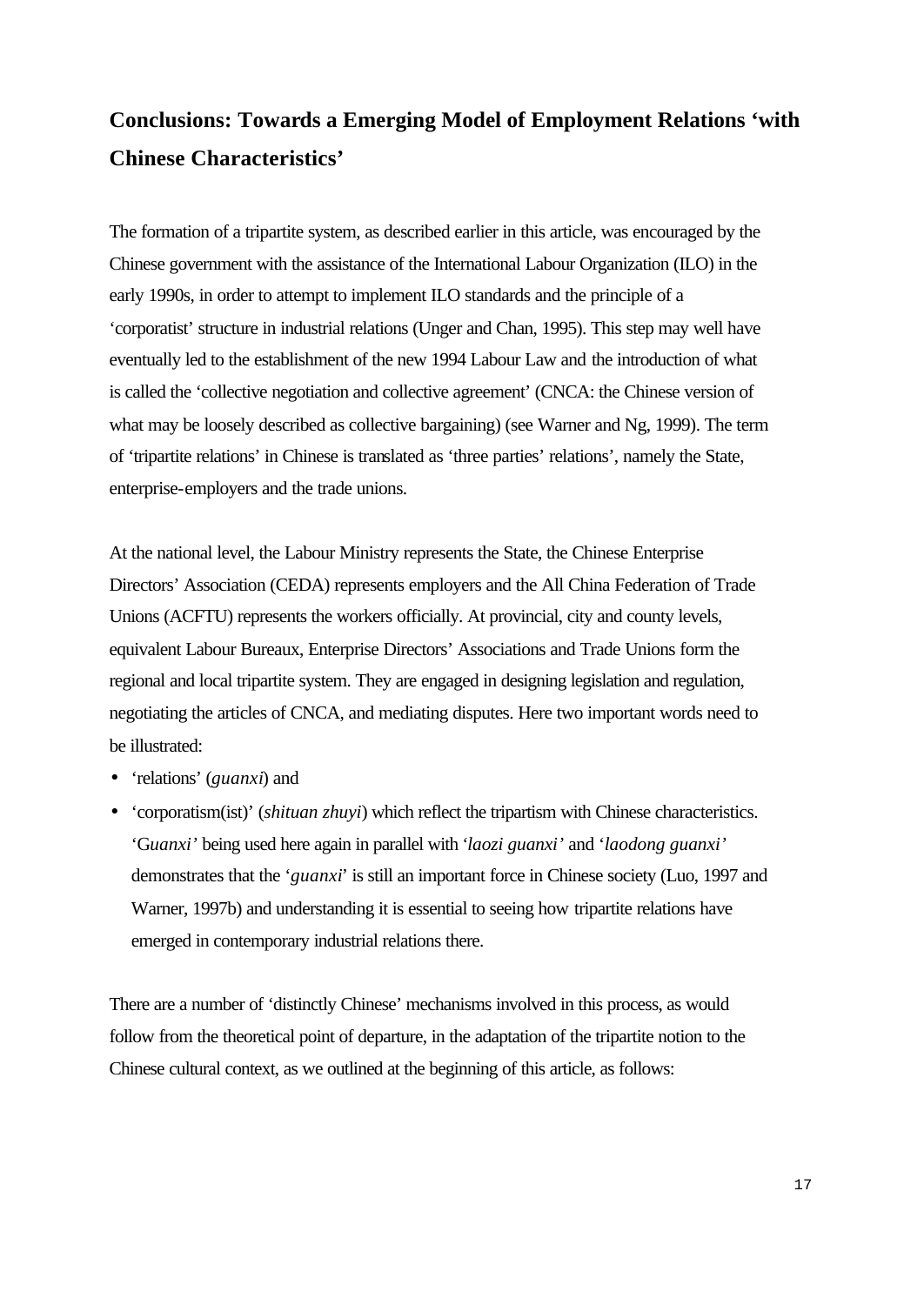- The notion of '*guanxi*' has clearly been 'deep-rooted' in Chinese practice over a long period and has shaped the hierarchical structures holding the Chinese social structures together; clan-like networks that have been for years the main links in the 'societal' chain.
- In the current Chinese political and economic structure, relations between the so-called 'three parties' seem to be even more complicated: the government has a different relations with public ownership units, domestic private units and foreign units.
- From the State's viewpoint in the PRC, public ownership is still acknowledged as an 'unshakeable' basic economic principle in a socialist market economy (Li, 1998) and certainly the State is much closer to the public sector.
- The formation of DPEs and FIEs is inevitable, in this view, in the 'early stage of socialism' but they can only be used and not trusted in a country like the PRC.
- On the other hand, the trade unions are controlled by the State as an important channel to rule the Chinese 'masses'. But the trade unions also require support from below and to enhance their own status as a representative organ.
- In fact, the trade unions have been increasingly assertive in requests to participate in the internal bargaining that goes into administrative directives and in drawing up new legislation that pertain to safeguarding Chinese workers' interests vis à vis foreign capital (Unger and Chan, 1995).
- The relations between the trade unions and enterprise management is one of contradictory relations at the national level (see, for example, the opposing views on shaping legislation, as between the ACFTU and CEDA, and a kind of mediation role of the Labour Ministry between them) and different relations among the different ownerships and union leaderships (mainly personal relations between management and union leaders) at enterprise level.

Another relevant term relating to this new 'tripartite' model is the very term 'corporatism' (*shituan zhuyi*) which was in fact directly borrowed from the Soviet Union after 1949 Liberation (Unger and Chan, 1995 and Chan, 1993). The notion was that 'corporatism' would bring a harmony of interests in a socialist State and that corporatist sectoral agencies such as the ACFTU would serve as 'transmission belts' with limited autonomy. However, following the reform and relaxing of direct Party-State controls over the society, there was a need for additional mechanisms to fill the vacuum. Therefore, a large number of new associations have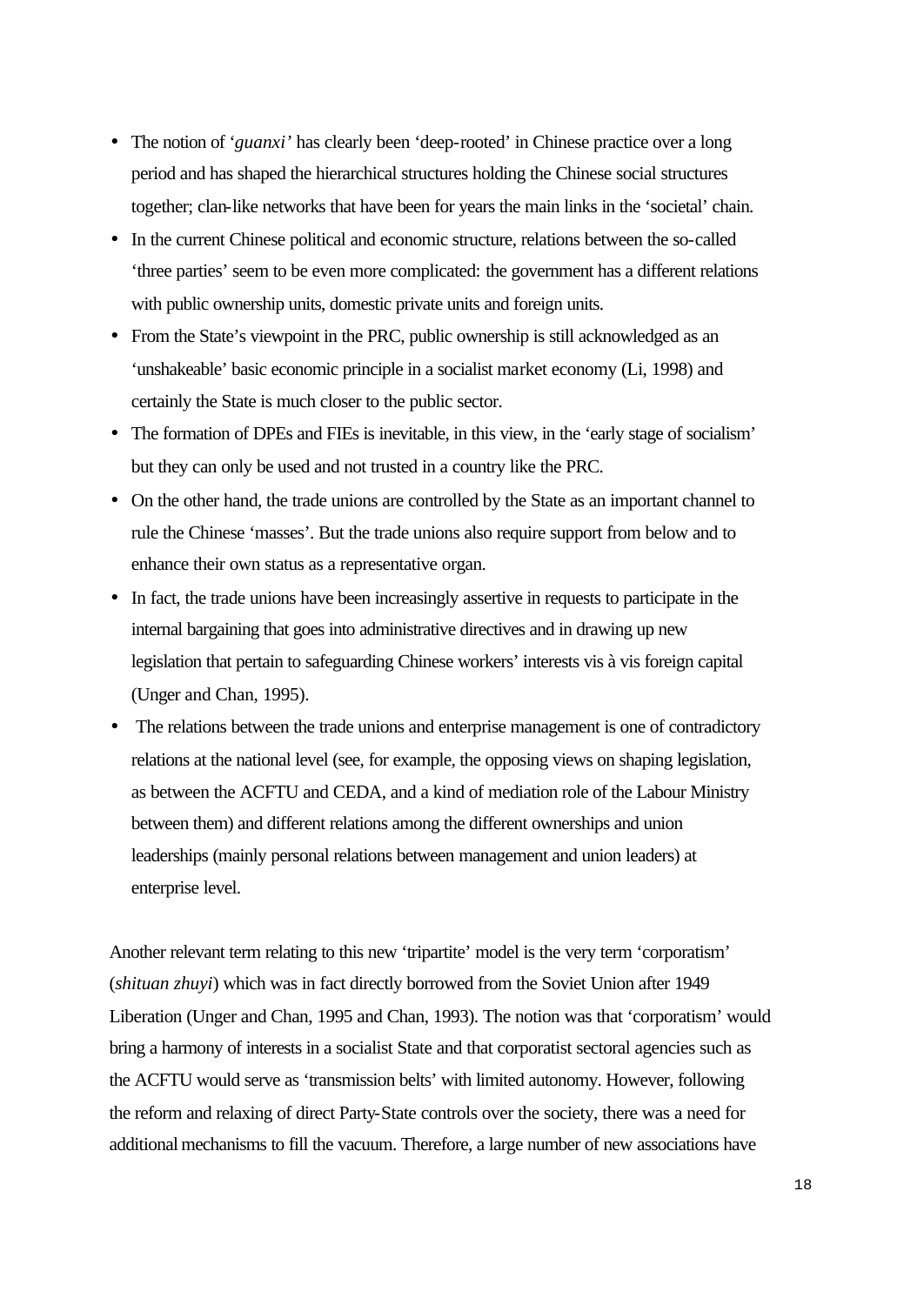emerged to serve as corporatist intermediaries and agents, such as the establishment of an explicitly employers' body, the Chinese Enterprise Directors Association (CEDA). These new associations are becoming more aware of their own organisational interests and engaged in more grass-root oriented strategies in order to obtain more space, support and bargaining power. However, the development of the corporatist framework from 'State corporatism' (*guojia shituan zhuyi*) to 'societal corporatism' (*shihui shituan zhuyi*) is perhaps analogous to the transformation of Chinese society as a whole; a gradual shift is the most likely outcome and that is another crucial issue we would like to tackle next.

There is little doubt in our minds that China can find its own specific route to institutional reform by moving towards the system what we have called employment relations within the context of a 'gradualistic' approach more generally. The 'third way' of 'gradualism' has also often been used as a 'code-word' for explaining contemporary Chinese practice and differentiating it from on the one hand, the central planning system but on the other hand not conceding its ultimate convergence with Japanese/Western capitalism and globalisation. Hence, the description of the reforms in general as 'market socialism' and the frequent use of the phrase 'with Chinese characteristics'. However, China does not have a totally coherent blueprint for the so-called 'socialist market economy'. The philosophy of 'crossing the river by feeling the stones' reflects the pragmatism which is different from the counterpart transitional economies in the former Soviet Union and Eastern Europe.

We believe that the term of 'socialist market economy with Chinese characteristics' to be a mixed slogan which provides the legitimacy for the Communist Party's political control (maintaining the 'socialist' identity), creates opportunity to introduce the market mechanism for economic development, at the same time allows the traditional values such as Confucianism to fill the ideological vacuum and refuses to be 'westernised'. It is a 'pragmatic' mixture of what may ultimately prove to be self-contradictory elements but at the moment it appears to work. If severe economic difficulties appear and there are indications that this may be on the horizon and social tensions increase to a critical level, then the systemic balance may be gravely disturbed.

To sum up, the theme of this article has been the evolution of a new Chinese employment relations system (including industrial relations and human resource management) since the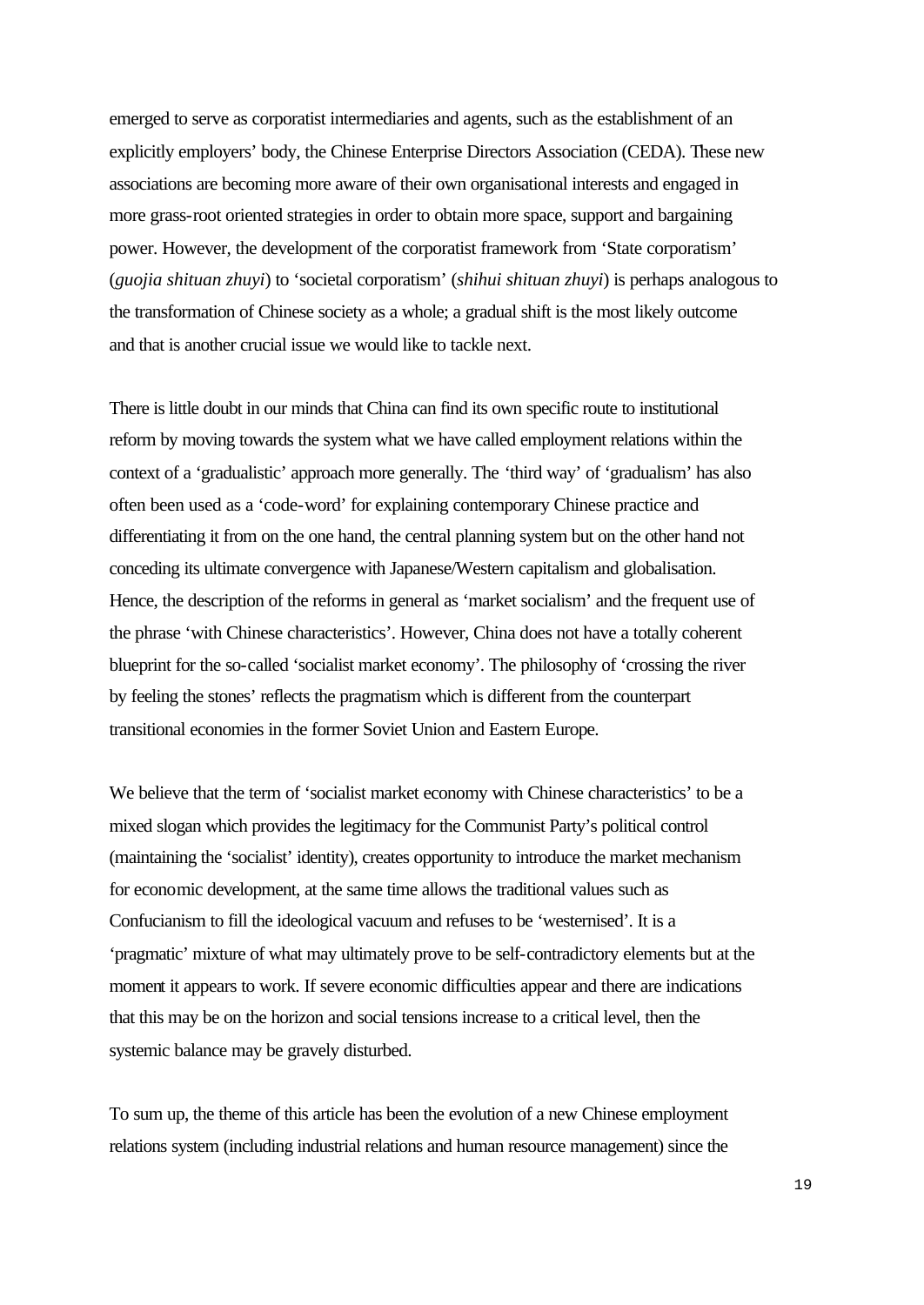onset of the economic reforms, as initiated by Deng Xiaoping. Since 1978, the command economy has been transformed into a more market-driven one. We have set these developments in the context of how employment relations and related notions were influenced by Western and Japanese influences and modified it into a unique Chinese system.

The concept of 'translingual practice' (Liu, 1995) has been deployed here, as well as the notion of 'sinification' of exogenous ideas in order to explain how concepts and terminology were in turn then embedded in Chinese usage. We have seen how the 'societal effect' has shaped the modification of external influences to local usage (see Maurice et al, 1980; Warner, 1997b). We frequently find the term 'with Chinese characteristics', for example, used in this context, for example with the expression 'market socialism' and this we would argue is fully consistent with theoretical background we have referred to at the beginning of this article.

We have hence shown how concepts, terminology and practices have been taken over and employed in Chinese cultural, social and political contexts but how the 'family resemblance' with many of their Western and in particular, Japanese equivalents may as yet be somewhat imperfect and hence relatively weak, particularly where many IR notions in general are concerned and specifically where HRM is involved. Although there are 'foreign' organisational cultures in many MNCs on-site in China, relating to the ownership of the overseas partners, whether British, French, German, Japanese, US or whatever, the 'Chinese characteristics' of overall employment relations system is what ultimately counts.

It is clear that the specific national and cultural space in which IR and HRM can take root may well have shaped the *idiosyncratic* forms eventually found in the Chinese exemplifications of such imported concepts, terminology and practices. These cannot be fully comprehended by outsiders, such as foreign expatriate managers operating in Sino-foreign JVs for example, without an understanding of the complex institutional framework that has emerged in Chinese society since the economic reforms were introduced, as well as their pragmatic implementation. Outside observers will need to come to terms with local cultural, social and political norms as exemplified in their economic and industrial contexts in order to make sense of ongoing developments in the workplace.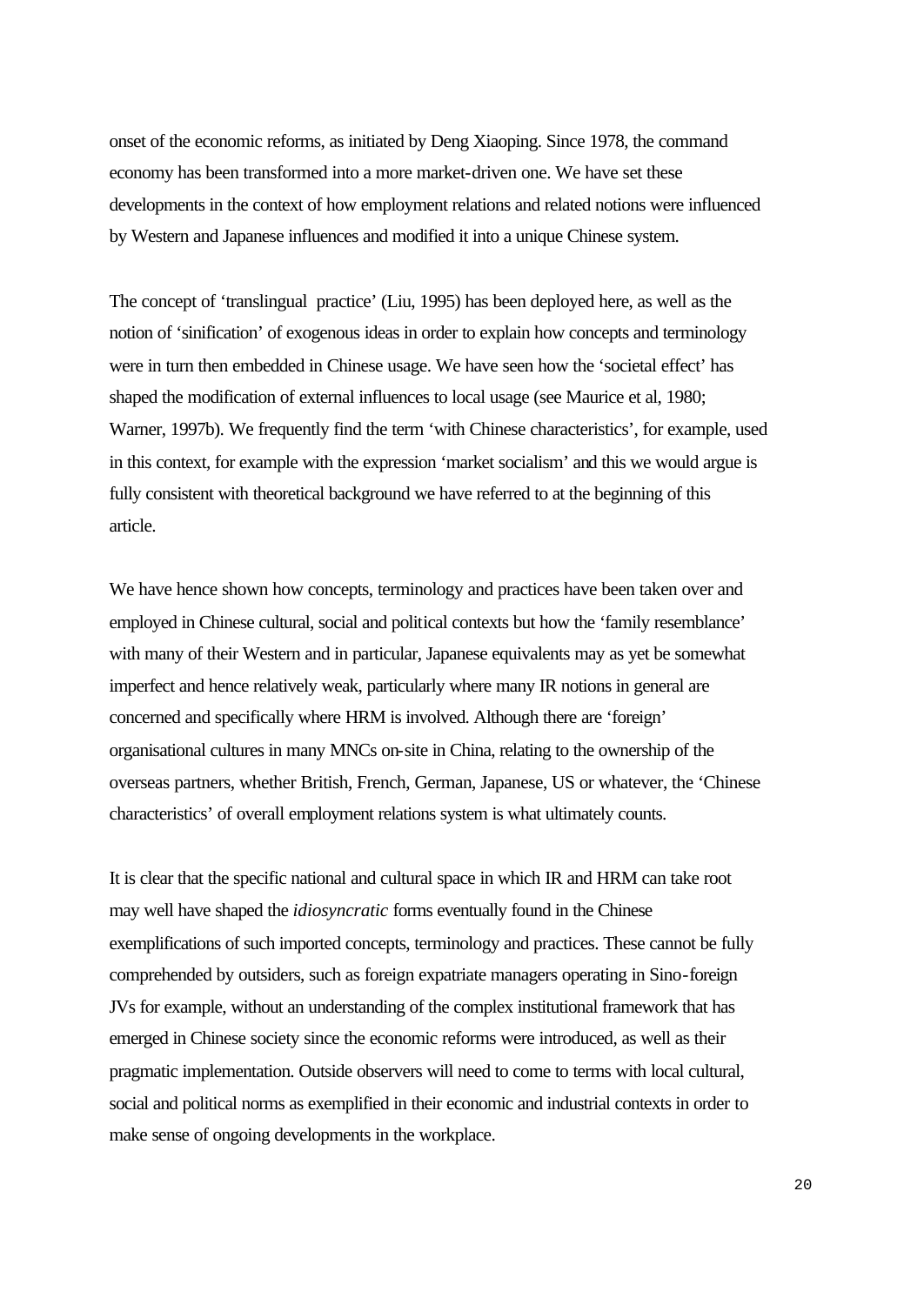As the economic crisis deepens in Asia, China cannot stand apart from its consequences. The recent downturn in the Chinese economy, added to the downsizing of SOEs accelerated under Zhu Rongji's new policies, has already had its effects on the labour market in the PRC (Warner, 1999). Unemployment is growing apace and labour tensions are on the increase. Only further reforms in the Employment Relations system and fully moving from the lefthand column to the right-hand column in Figure 1 can fully take the sting out of this and help defuse further levels of conflict; the present status quo is no longer viable and the old Leninist 'transmission-belt' concept is obsolete, as China strives to become the next economic superpower in the new millennium.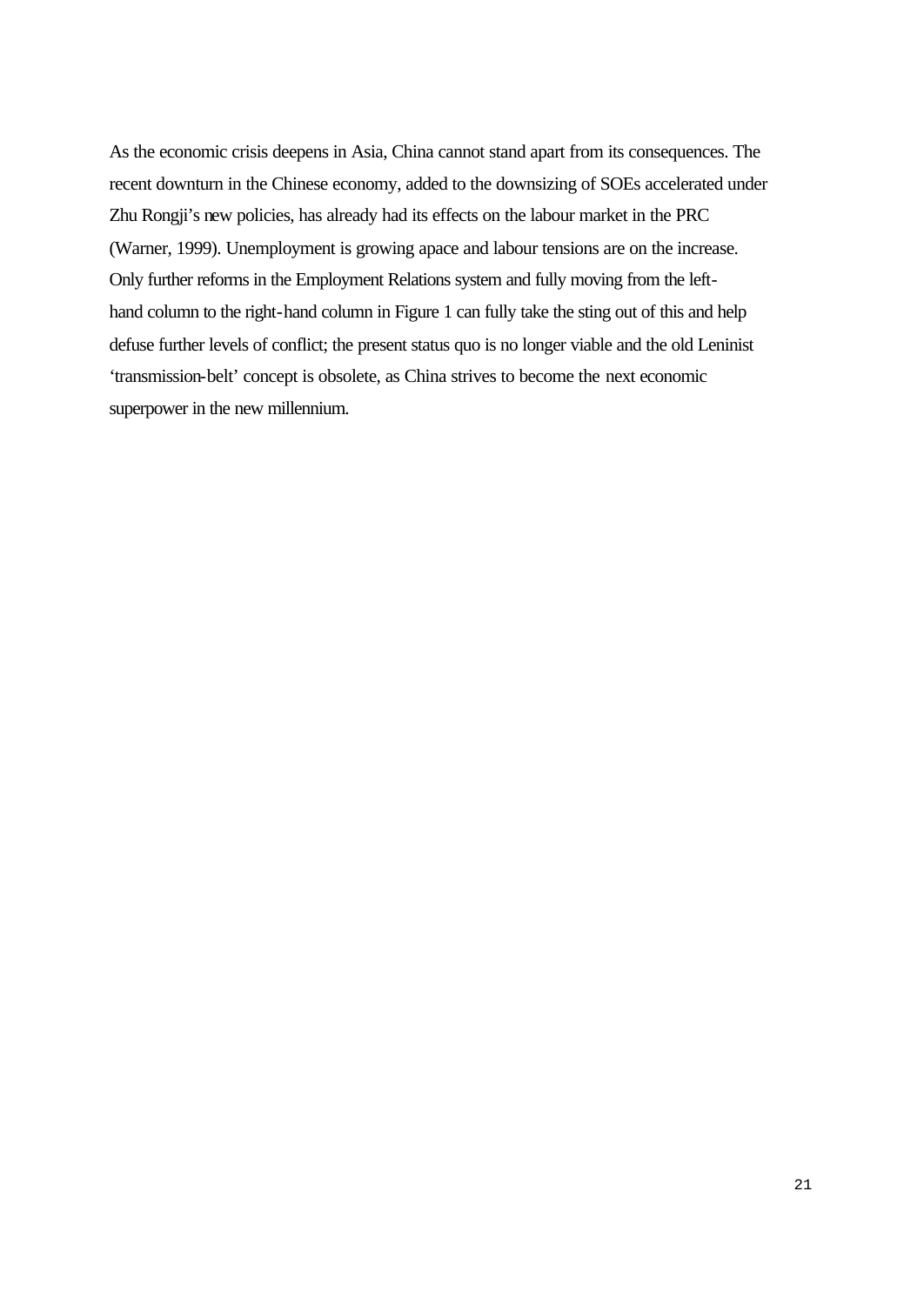#### **References**

Bell, M., Khor, H. and Kochhar, K. (1993) *China at the Threshold of a Market Economy*, Washington: International Monetary Fund, Occasional Paper No. 107.

Benson, J. and Zhu, Y. (1999) 'Market, Firms and Workers: The Transformation of Human Resource Management in Chinese Manufacturing Enterprises', *Human Resource Management Journal*, 4: 58- 74.

Bu, N. and Xu, J. L. (1996) 'Consensus and alienation: Changing attitudes among Chinese employees during the reform', Paper presented to the *Third International Conference of HRM in the Asia Pacific Region,* Kaohsiung, Taiwan, November.

Chan, A. (1993) 'Revolution or Corporatism? Workers and Trade Unions in Post-Mao China', *The Australian Journal of Chinese Affairs*, 29, January: 31-61.

Chan, A. (1995) 'Chinese Enterprise Reforms: Convergence with the Japanese Model?', *Industrial and Corporate Change*, 4: 449-470.

Chen, Y (1997) *Xiang Shehui Zhuyi Shichang Jingji Zhuanbian Shiqi De Gonghui Lilun Gangyao Yu Pingshu (The Outline and Analysis of Trade Union Theory in the Transition Period Toward Socialist Market Economy*), Beijing: People's Press.

Child, J. (1994) *Management in China During the Era of Reform*, Cambridge: CUP.

Dirlik, A. (1997) 'Mao Zedong and "Chinese Marxism"' in eds. B. Carr and I. Mahalingam, *Companion Encyclopedia of Asian Philosophy*, London, Routledge: 593-619.

Dong, K. Y. (1996) *Labour Market Policy in China*, Beijing: China People's University.

Feng, L. R. (1982) *Laodong Baochou Yu Laodong Jioye (Labour Reward and Employment*), Beijing: China Prospect Press.

Geng, L. (1992) 'Jiji Tuijing Shehuai Baozhang zhidu Gaige" (Promoting the Reform of Social Security System), in China Enterprises Management and Training Centre (ed), *Qiye Zhuanhuan Jingying Jizhi: Lilun Yu Shijian (Changing the Function of Enterprise Management: Theory and Practice*), Beijing: China People's University Press.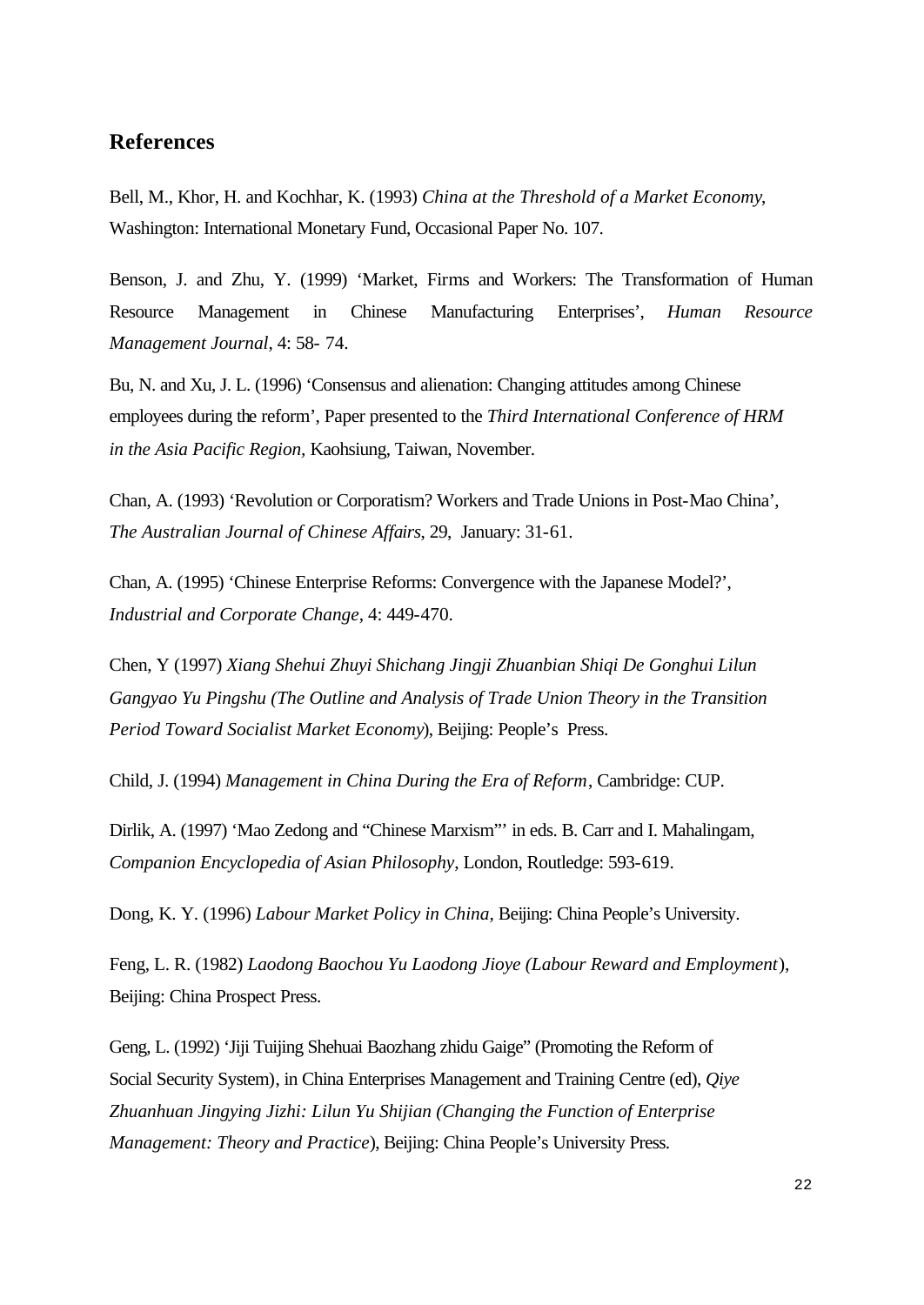Goodall, K. and Warner, M. (1997) 'Human resources in Sino-foreign joint ventures selected case-studies in Shanghai, compared with Beijing,' *International Journal of Human Resource Management*, 8: 569-594.

Han, J. and Morishima, M. (1992) 'Labour System Reform in China and its Unexpected Consequences', *Economic and Industrial Democracy*, 13: 233-261.

Harris, P. (1997) 'Chinese Nationalism; the State of the Nation', *The China Journal*, 38: 121- 138.

Hu, T. W. and Li, E. (1993) 'The Labour Market', in W.Galenson (ed), *China's Economic Reform,* San Francisco, The 1990 Institute: 147-176.

Huang, S. J. (1996) *Guoyou Qiye Chanquan Zhidu Biange (The Reform of State-Owned Enterprises' Ownership and Managment System)*, Beijing: Economic Management Press.

ILO (1996) *China: Employment and Training Policies for Transition to a Market Economy*, Geneva: International Labour Office.

Jin, K. Y. (1990) *Hanguo Laogong Yundong Zhidou Shi (The Illustration of Labour Movement in the Republic of Korea)*, Taipei: China Economic Research Institute.

Kaple, D. A. (1994) *Dream of a Red Factory*, Oxford: Oxford University Press.

Leung, W. Y. (1988) *Smashing the Iron Rice Pot: Workers and Unions in China's Market Socialism*, Hong Kong: Asia Monitor Resource Centre.

Li, T.C. (1992) 'Zhuanhuan Qiye Jingying Jizhi De Xuanze' (The Choice for Changing Enterprise Management System) in China Enterprises Management & Training Centre ed. *Qiye Zhuanhuan Jingying Jizhi: Lilun Yu Shijian (Changing Enterprises Management System: Theory and Practice),* Beijing: China People's University Press.

Lim, L. L., Sziraczki, G. and Zhang, X. J. (1996) *Economic Performance, Labour Surplus and Enterprise Responses: Results from the China Enterprise Survey*, Geneva: International Labour Office, Labour Market Papers 13.

Liu, L.H. (1995) *Translingual Practice: Literature, National Culture, and Translated Modernity - China, 1900-1937*, Stanford, CA: Stanford University Press.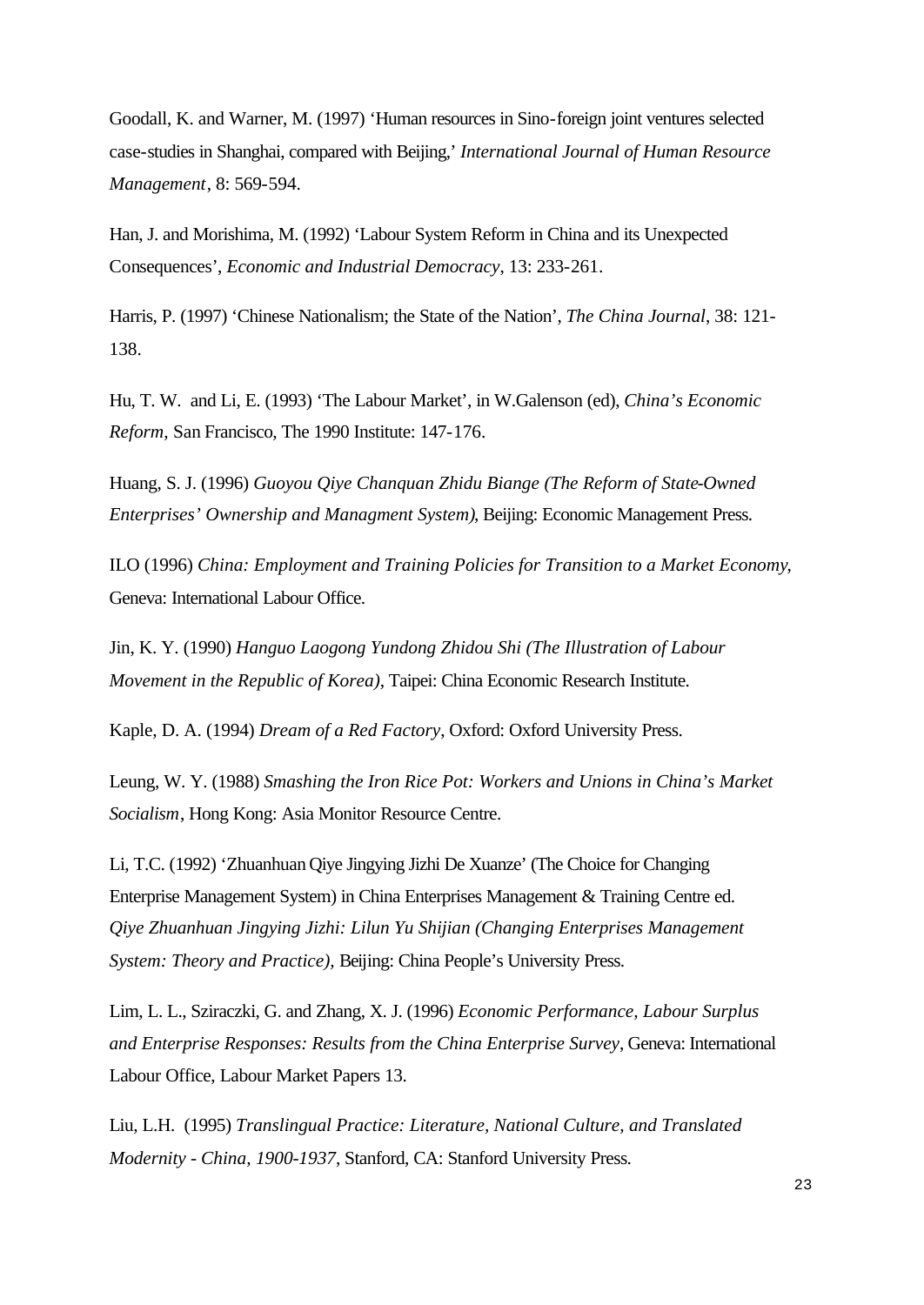Luo, Y. (1997) 'Guanxi: Principles, Philosophies and Implications', *Human Systems Management*, 16, 1, 43-52.

Maurice, M., Sorge, A., and Warner, M. (1980) 'Societal Differences in Organizing Manufacturing Units: a comparison of France, Germany and Britain', *Organization Studies*, 1, 1, 59-86.

Ng, S.H. and Warner, M. (1998) *China's Trade Unions and Management*, London: Macmillan and New York: St Martins Press.

Poole, M. (1997) ' Industrial and labour relations', in M. Warner, (ed.), *IEBM Concise Encyclopedia of Business and Management,* London: International Thomson Business Press, 264-282

Sako, M. and Sato, H. (1997) *Japanese Labour and Management in Transition: Diversity, Flexibility and Participation*, London: Routledge.

Schram, S. (1971) *The Political Thought of Mao Tse-tung*, Harmondsworth, Middlesex: Penguin.

Shirai, T. (1983) *Contemporary Industrial Relations in Japan,* Madison, WI: University of Wisconsin Press.

Sziraczki, G and Twigger, A. (1995*) Employment Policies for Transition to a Market Economy in China*, Geneva: International Labour Office, Labour Market Papers 2.

Tackney, C.T. (1995) *Institutionalization of the Lifetime Employment System: A Case Study of Changing Employment Practices in a Japanese Factory*, PhD thesis, University of Wisconsin-Madison.

Taylor, B. (1999) 'Japanese manufacturing style in China? Production practices in Japanese manufacturing plants'. *New Technology, Work and Employment*, 14, 2, 129-142.

Walder, A. (1986), *Communist Neo-Traditionalism: Work and Authority in Chinese Industry*, Berekely, CA: University of California Press.

Warner, M. (1992) *How Chinese Managers Learn*, London: Macmillan.